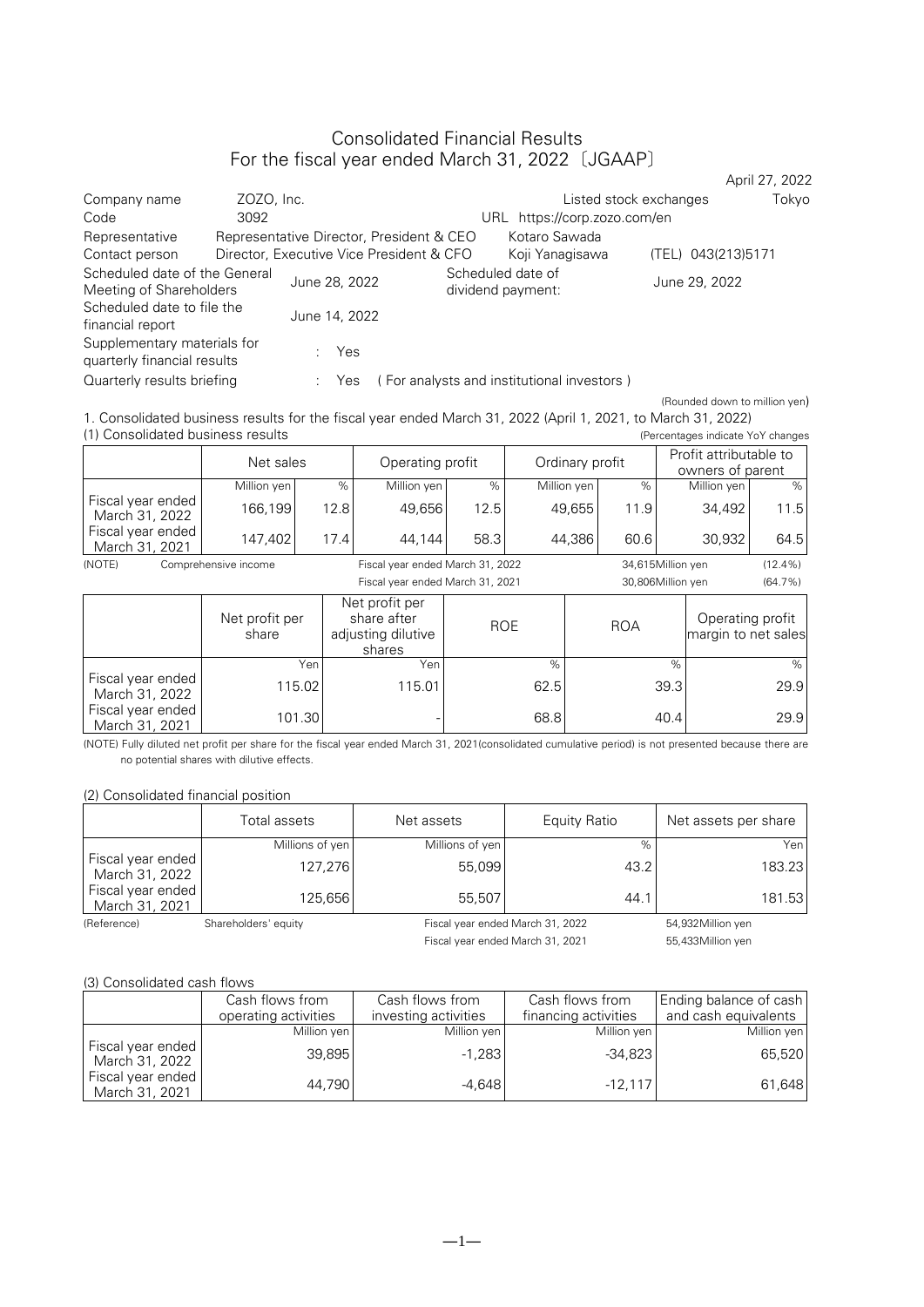## 2. Dividends

|                                                    |           |             | Annual dividends | Payout ratio<br>Total |       | Dividends to<br>net assets |                                        |      |
|----------------------------------------------------|-----------|-------------|------------------|-----------------------|-------|----------------------------|----------------------------------------|------|
|                                                    | End of Q1 | End of $Q2$ | End of Q3        | Year-end              | Total |                            | dividend (consolidated) (consolidated) |      |
|                                                    | Yen       | Yen         | Yen              | Yen                   | Yen   | Million yen                | $\%$                                   | %    |
| Fiscal year ended<br>March 31, 2021                |           | 15.00       |                  | 26.00                 | 41.00 | 12.519                     | 40.5                                   | 27.8 |
| Fiscal year ended<br>March 31, 2022                |           | 22.00       |                  | 36.00                 | 58.00 | 17.387                     | 50.4                                   | 31.8 |
| Fiscal year ending<br>March 31, 2023<br>(Forecast) |           | 24.00       |                  | 36.00                 | 60.00 |                            | 50.1                                   |      |

3. Consolidated business forecasts for the fiscal year ending March 31, 2023 (April 1, 2022, to March 31, 2023)

|                                      | (Percentages indicate YoY changes.) |     |                  |      |                 |     |                                               |     |                         |  |
|--------------------------------------|-------------------------------------|-----|------------------|------|-----------------|-----|-----------------------------------------------|-----|-------------------------|--|
|                                      | Net sales                           |     | Operating profit |      | Ordinary profit |     | Profit attributable<br>to owners of<br>parent |     | Net profit<br>per share |  |
|                                      | Million yen                         |     | % Million yen    |      | % Million yen   |     | % Million yen                                 | %   | Yen                     |  |
| Fiscal year ending<br>March 31, 2023 | 181.300                             | 9.1 | 51.500           | 3.71 | 51.500          | 3.7 | 35,900                                        | 4.1 | 119.74                  |  |

 $-2-$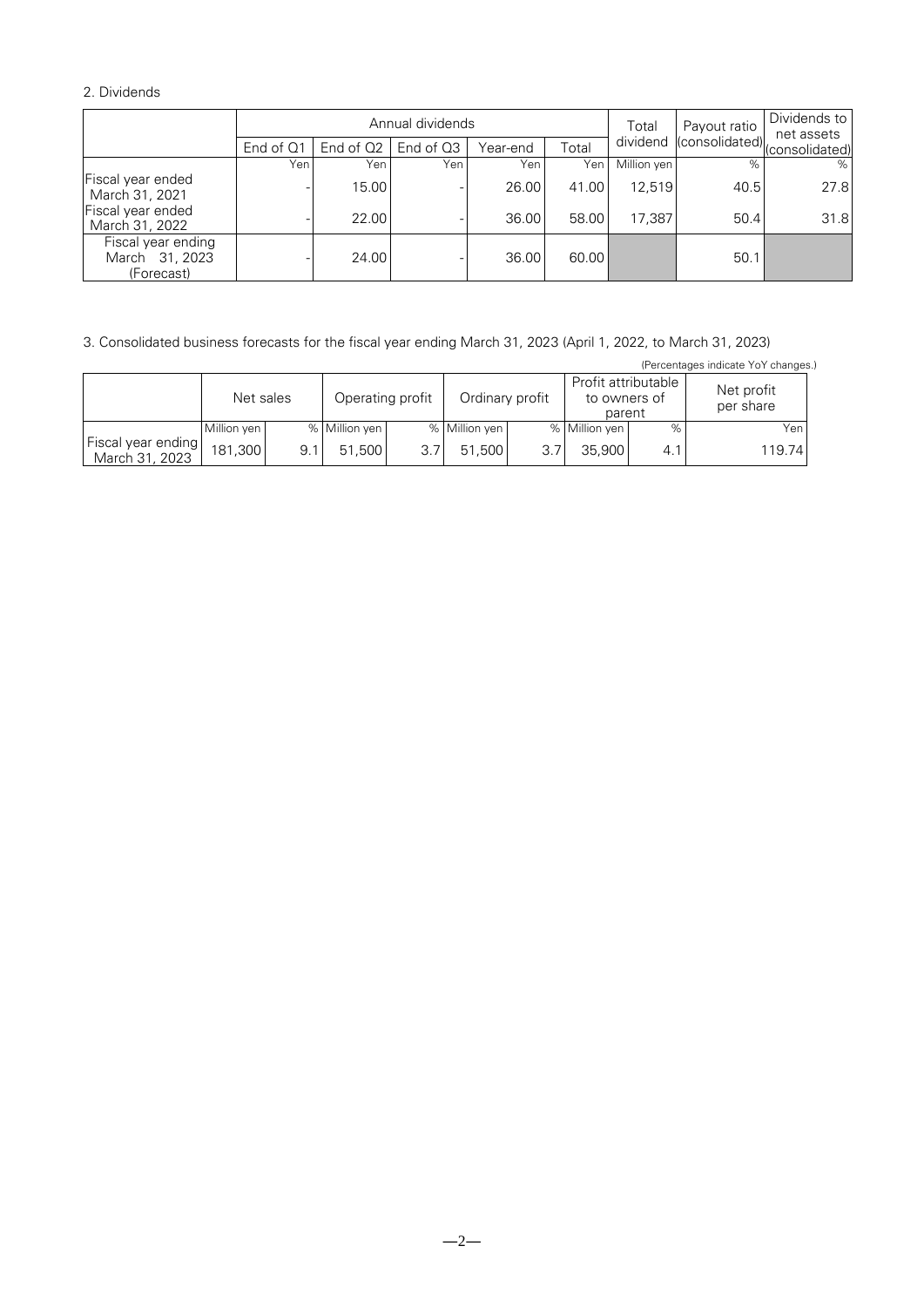### ※ Notes

(1) Changes of important subsidiaries during the period : None

(Changes in specified subsidiaries resulting in changes in the scope of consolidation)

| New |                                                                                                                                                      | Exclusion                   |             |
|-----|------------------------------------------------------------------------------------------------------------------------------------------------------|-----------------------------|-------------|
|     | (2) Changes in accounting policies and changes or restatement of accounting estimates<br>1) Changes in accounting policies caused by the revision of |                             |             |
|     | accounting standards                                                                                                                                 |                             | : Yes       |
|     | $\oslash$ Changes in accounting policies other than $\oslash$                                                                                        |                             | <b>None</b> |
|     | 3 Changes in accounting estimates                                                                                                                    | ÷.                          | None        |
|     | 4 Restatement of revisions                                                                                                                           | $\mathcal{F}^{\mathcal{F}}$ | None        |
|     | (3) Number of shares outstanding (Common Stock)                                                                                                      |                             |             |

| <b>OYear-end shares outstanding (including</b> |                                              | Fiscal year ended | 311,644,285Shares | Fiscal year ended | 311,644,285Shares |  |
|------------------------------------------------|----------------------------------------------|-------------------|-------------------|-------------------|-------------------|--|
|                                                | treasury stocks)                             | March 31, 2022    |                   | March 31, 2021    |                   |  |
|                                                | 2 Number of year-end treasury stocks         | Fiscal year ended | 11,840,467Shares  | Fiscal year ended | 6.279.914Shares   |  |
|                                                |                                              | March 31, 2022    |                   | March 31, 2021    |                   |  |
|                                                |                                              | Fiscal year ended | 299,891,989Shares | Fiscal year ended | 305,343,395Shares |  |
|                                                | 3 Average number of shares during the period | March 31, 2022    |                   | March 31, 2021    |                   |  |

※ This financial results report is not subject to an audit by a certified public accountant or an auditing firm.

※ Explanations and other special notes concerning the appropriate use of business performance forecasts

- The financial forecasts and other statements related to the future contained in this material are based on information currently available to the Company and on certain assumptions deemed to be reasonable. Actual results may differ materially from these forecasts due to various factors. Please refer to "1. Qualitative information on results for the fiscal year ended March 31, 2022 (4) Future outlook" on page 12 for the assumptions underlying the forecasts and cautionary statements regarding the use of the forecasts.

- We are scheduling a financial results briefing for institutional investors and analysts on April 27, 2022. We plan to post the content of the briefing and the materials used on the day on its website promptly after the briefing.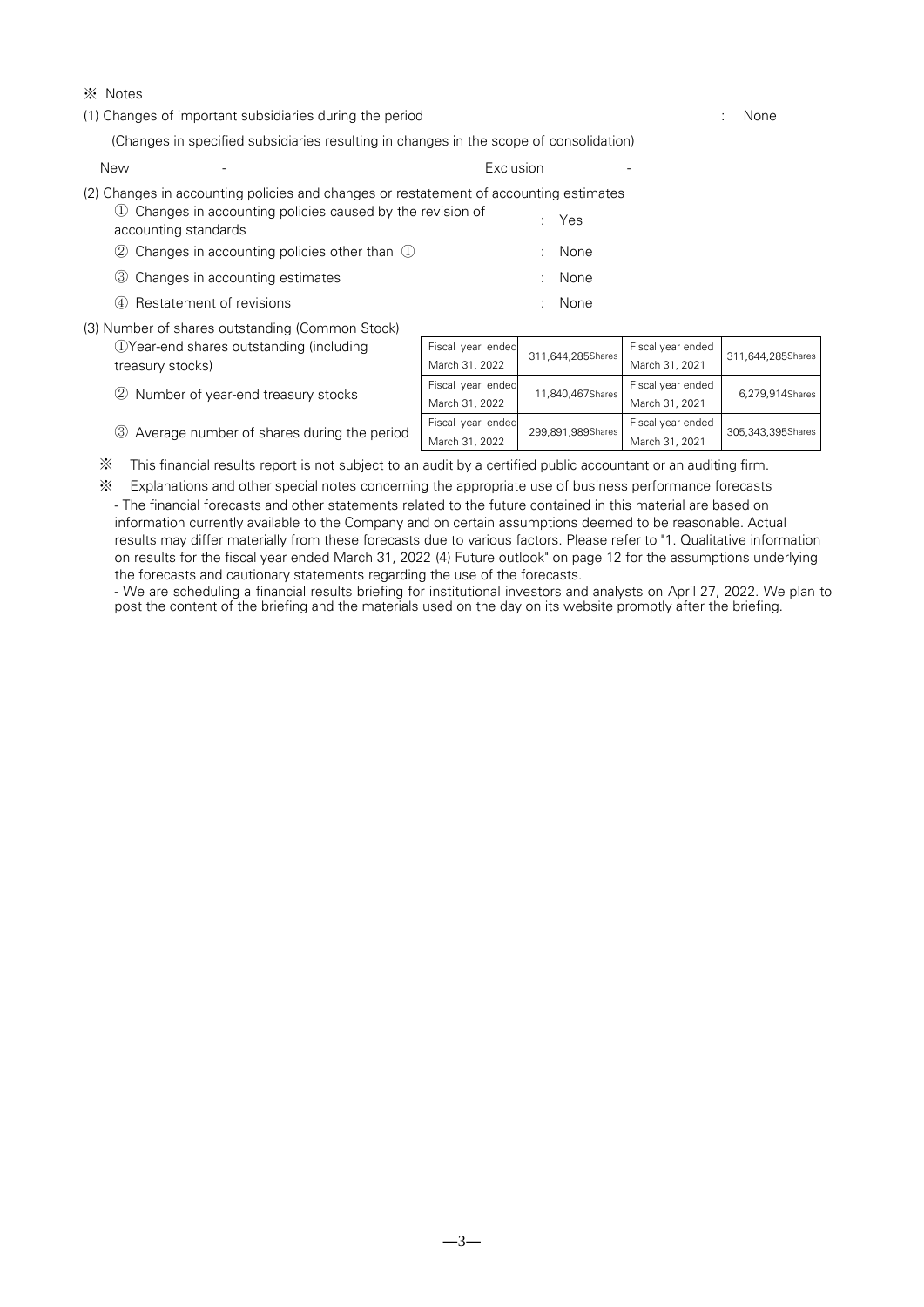# Table of contents of the appendix

| (2) Consolidated statements of income and consolidated statements of comprehensive income 17 |
|----------------------------------------------------------------------------------------------|
|                                                                                              |
|                                                                                              |
|                                                                                              |
|                                                                                              |
|                                                                                              |
|                                                                                              |
|                                                                                              |
|                                                                                              |
|                                                                                              |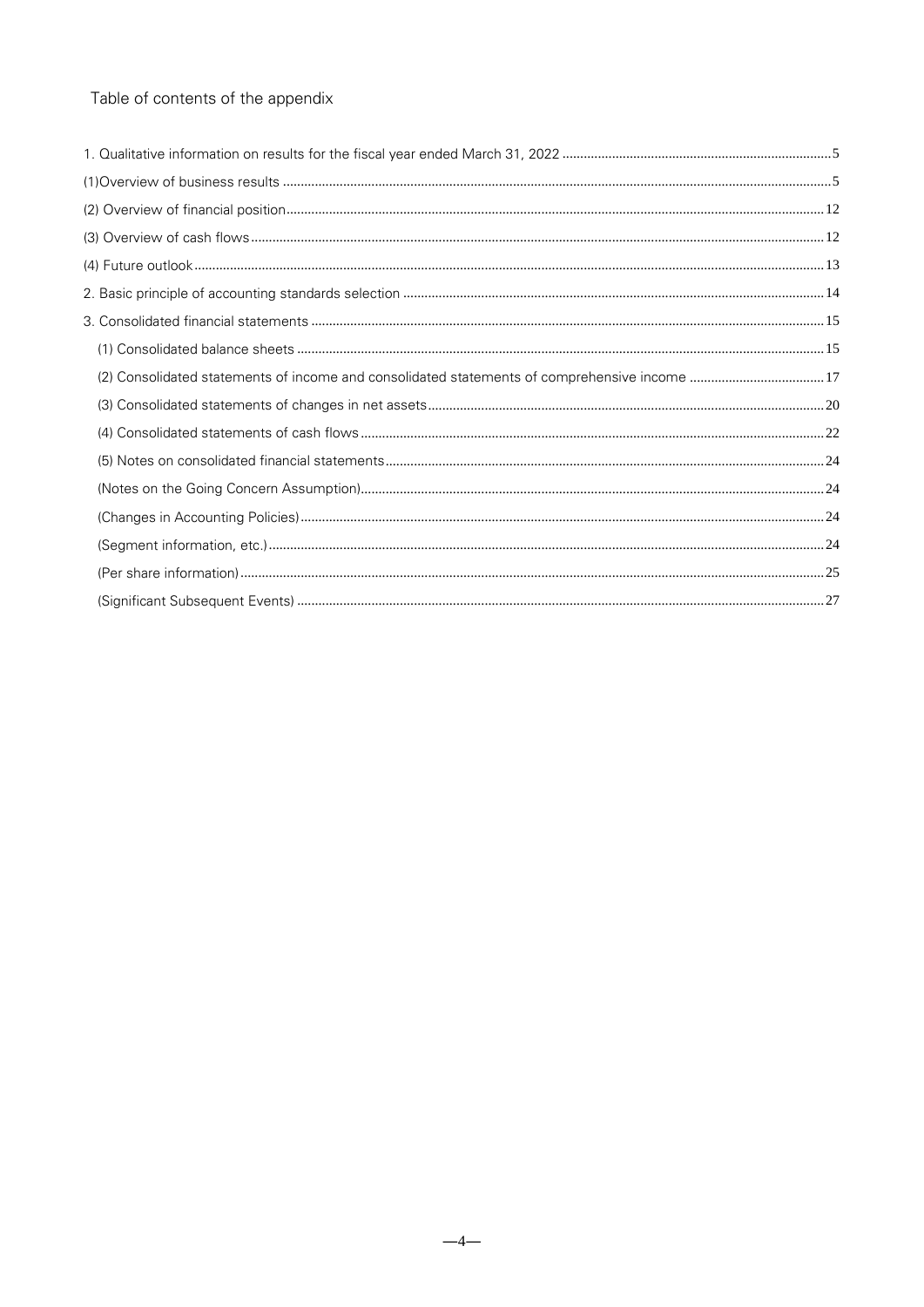#### <span id="page-4-0"></span>1. Qualitative information on results for the fiscal year ended March 31, 2022

#### <span id="page-4-1"></span>(1) Overview of business results

Business results for the current fiscal year

| [Table 1] YoY comparison                      |                                                                                                                                                 |             |         |             |           |  |  |
|-----------------------------------------------|-------------------------------------------------------------------------------------------------------------------------------------------------|-------------|---------|-------------|-----------|--|--|
|                                               | Previous consolidated fiscal year<br>Current consolidated fiscal year<br>(April 1, 2020 to March 31, 2021)<br>(April 1, 2021 to March 31, 2022) |             |         |             | YoY basis |  |  |
| Gross merchandise value                       | 419,438                                                                                                                                         | $(102.9\%)$ | 508,876 | $(110.1\%)$ | 21.3%     |  |  |
| Gross merchandise value (excluding other GMV) | 407,774                                                                                                                                         | $(100.0\%)$ | 462.175 | $(100.0\%)$ | 13.3%     |  |  |
| Net sales                                     | 147,402                                                                                                                                         | $(36.1\%)$  | 166.199 | $(36.0\%)$  | 12.8%     |  |  |
| Gross profit                                  | 140,033                                                                                                                                         | $(34.3\%)$  | 156.172 | $(33.8\%)$  | 11.5%     |  |  |
| Operating profit                              | 44.144                                                                                                                                          | $(10.8\%)$  | 49.656  | (10.7%)     | 12.5%     |  |  |
| Ordinary profit                               | 44,386                                                                                                                                          | $(10.9\%)$  | 49,655  | (10.7%)     | 11.9%     |  |  |
| Profit attributable to owners of parent       | 30,932                                                                                                                                          | $(7.6\%)$   | 34,492  | $(7.5\%)$   | 11.5%     |  |  |

Figures in parentheses are percentages to gross merchandise value (excluding other GMV)

Under the corporate philosophy of "Inspire the world. Deliver joy every day.", we mainly operate the following businesses: Japan's largest fashion eCommerce website ZOZOTOWN and a fashion media WEAR.

During the current consolidated fiscal year, it was challenging for the apparel industry under the continuous expansion of COVID-19. Under this circumstance, our group has been focusing even stronger on creating ZOZOTOWN more attractive to both users and brands with the aim of increasing the number of unique users and improving the conversion rate (the purchasing rate of unique users). To maximize sales at ZOZOTOWN, we have implemented measures such as sales events "ZOZOWEEK" (10 days in total from May 14 to 23, 2021, 10 days in total from September 15 to 20 and 23 to 26, 17 days in total from November 5 to 14 and 17 to 23) and broadcasted TV commercials to attract customers in the period of summer and winter sales. In addition, we continued to proactively welcome new brands in a wide range of genres to meet diversifying needs of users.

In order to strengthen a specific category, we are expanding the merchandise value of the shoe category in ZOZOTOWN with "ZOZOMAT". Of the shoes available in ZOZOTOWN at present, the number of shoes covered by ZOZOMAT exceeds 4,581 styles, and sales in the shoe category are growing steadily. In addition, on March 18, 2021, we renewed ZOZOTOWN; launched ZOZOCOSME to strengthen the cosmetics category, and ZOZOVILLA, which offers a lineup of domestic and overseas luxury brands. ZOZOCOSME handles more than 600 cosmetics brands, both domestic and overseas brands as of the end of March 2022, with a female active member ratio of over 70%. It aims to expand the merchandise value of the cosmetics category in ZOZOTOWN. Furthermore, we have implemented a purchase assist function that recommends the best foundation and concealer color closest to the measured skin color using "ZOZOGLASS", a device that can measure skin color with high precision. This enables users to have new purchasing experiences. ZOZOVILLA is a luxury and designer brands zone in ZOZOTOWN, with more than 120 domestic and overseas luxury brands. As we have grown together with fashion ever since our foundation, we have again started the zone with a strong mind to provide opportunities for "fashion-lovers". We are expecting an improvement in branding as ZOZOTOWN through the operation of ZOZOVILLA.

Sales of ZOZOTOWN PayPay Mall Shop have been growing steadily due to the good retention rate of new customers acquired through the large-scale "Super PayPay Festival" and other measures implemented in the second half of the previous consolidated fiscal year, as well as the continuous and active deploy of promotional expenses by Yahoo Japan Corporation which operates PayPay Mall in the current consolidated fiscal year. Also, "Summer PayPay Festival" (25 days in total from July 1 to 25, 2021) and "Super PayPay Festival" (42 days in total from October 18 to November 28, and 56 days in total from February 1 to March 28) were implemented in the current consolidated fiscal year.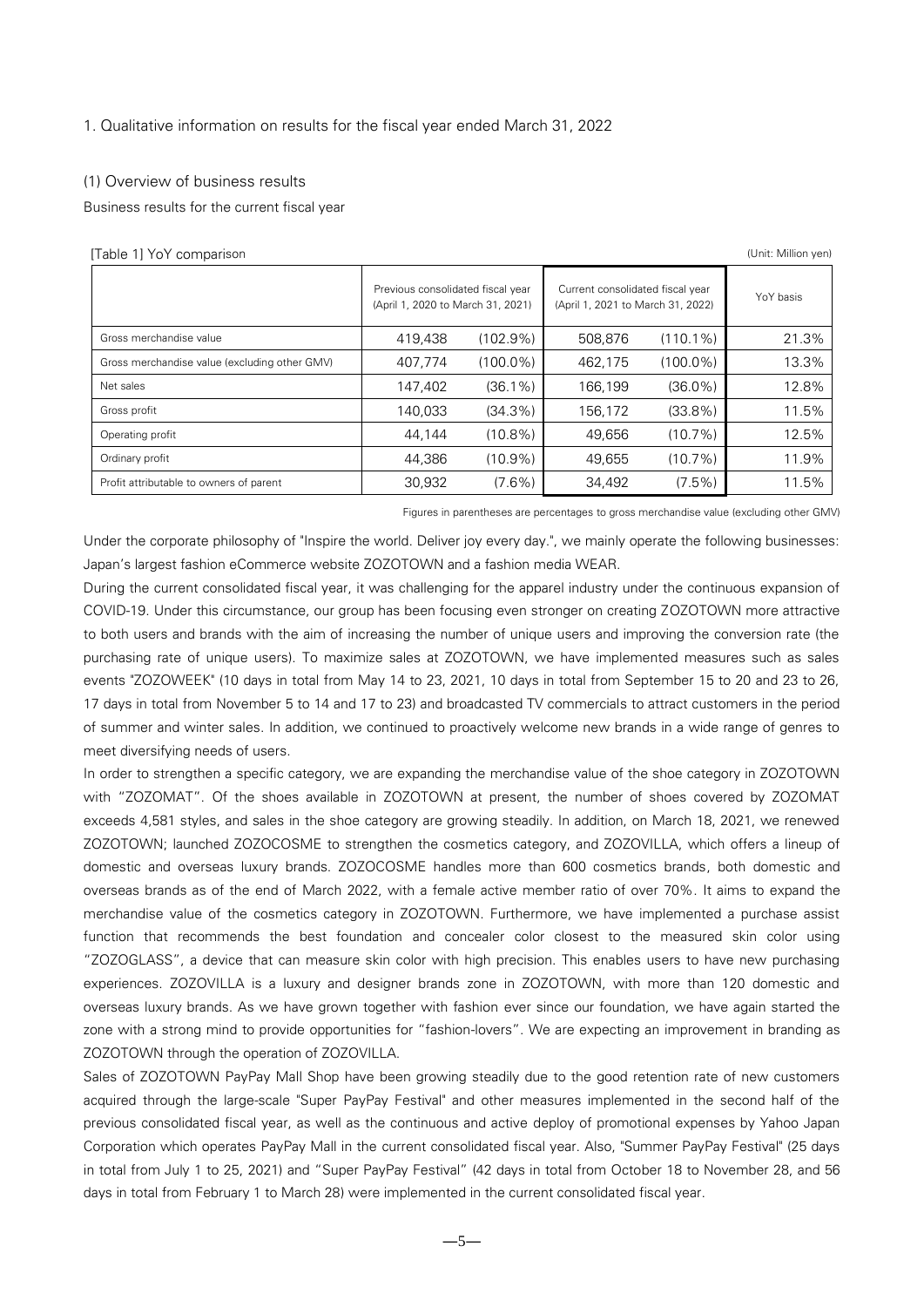Regarding BtoB business, brands are actively continuing to enhance their own eCommerce websites, due to the impact of COVID-19.

Consequently, the gross merchandise value in the current consolidated fiscal year was 508,876 million yen (+21.3% YoY), and the gross merchandise value (excluding other GMV) was 462,175 million yen (+13.3% YoY). Net sales were 166,199 million yen (+12.8% YoY), and gross profit was 156,172 million yen (+11.5% YoY). The ratio of gross profit to the gross merchandise value (excluding other GMV) (gross profit margin) was 33.8%, a decrease of 0.5% point from the previous fiscal year.

As for net sales, the YoY growth rate exceeded that of the gross merchandise value (excluding other GMV), mainly due to growth in Outright purchase/production & sales, USED sales, and advertising business. From the beginning of the current consolidated fiscal year, we adopted the "Accounting Standard for Revenue Recognition" (ASBJ Statement No. 29, March 31, 2020; hereinafter referred to as the " New Accounting Standard") etc. For details, please refer to 3. Consolidated financial statements (5) Notes on consolidated financial statements (Changes in accounting policies).

The main factor behind the decline in gross profit margin was, although there was an increase in growth of the advertising business and improvement of gross profit margin by reducing the cost ratio of USED sales, the negative impact of the New Accounting Standard which exceeded the increasing factors.

Selling, general and administrative expenses were 106,516 million yen (+11.1% YoY). Its ratio to the gross merchandise value (excluding other GMV) was 23.0%, a decrease of 0.5% points compared with the previous fiscal year. The main reasons for the decline in the SG&A-to-GMV ratio on a YoY basis are as follows. All the percentages to the gross merchandise value are calculated by dividing SG&A expenses by the gross merchandise value (excluding other GMV):

#### Improving factors

1. Promotion-related expenses to the gross merchandise value declined by 0.5% points, from the change in accounting treatment following the adoption of the New Accounting Standard etc. (point-related expenses that were recorded in selling, general and administrative expenses in the previous fiscal year are recorded in the sales item).

2. Logistics-related expenses in personnel expenses to the gross merchandise value declined by 0.3% points, from operation efficiency improvement inside logistics bases.

3. Payment collection commission to the gross merchandise value declined by 0.3% points, from the better economic contract terms due to the change of payment collection agency for credit card payments.

4. Other expenses to the gross merchandise value declined by 0.2% points, from a change in packaging materials (consumables), etc.

#### Worsening factors

1. Advertising expenses to the gross merchandise value rose by 0.6% points, from the active measures to attract customers, such as TV commercials, online advertisement, and the free distribution of ZOZOGLASS.

Consequently, the operating profit of the current consolidated fiscal year was 49,656 million yen (+12.5% YoY) and the operating profit margin was 10.7% toward the gross merchandise value (excluding other GMV), a decrease of 0.1% points compared with the previous year. Ordinary profit was 49,655 million yen (+11.9% YoY) and net profit attributable to owners of parent was 34,492 million yen (+11.5% YoY).In the current consolidated fiscal year, we decided to withdraw from ZOZOTOWN business in China, where the company was offering cross-border eCommerce services, as a result of a business review. Accordingly, we recorded 81 million yen as an impairment loss on non-current assets and 218 million yen as a loss on business liquidation.

Since our group is a single segment of the eCommerce business, information by segment is omitted. However, the performance of each business segment within the single segment is shown below.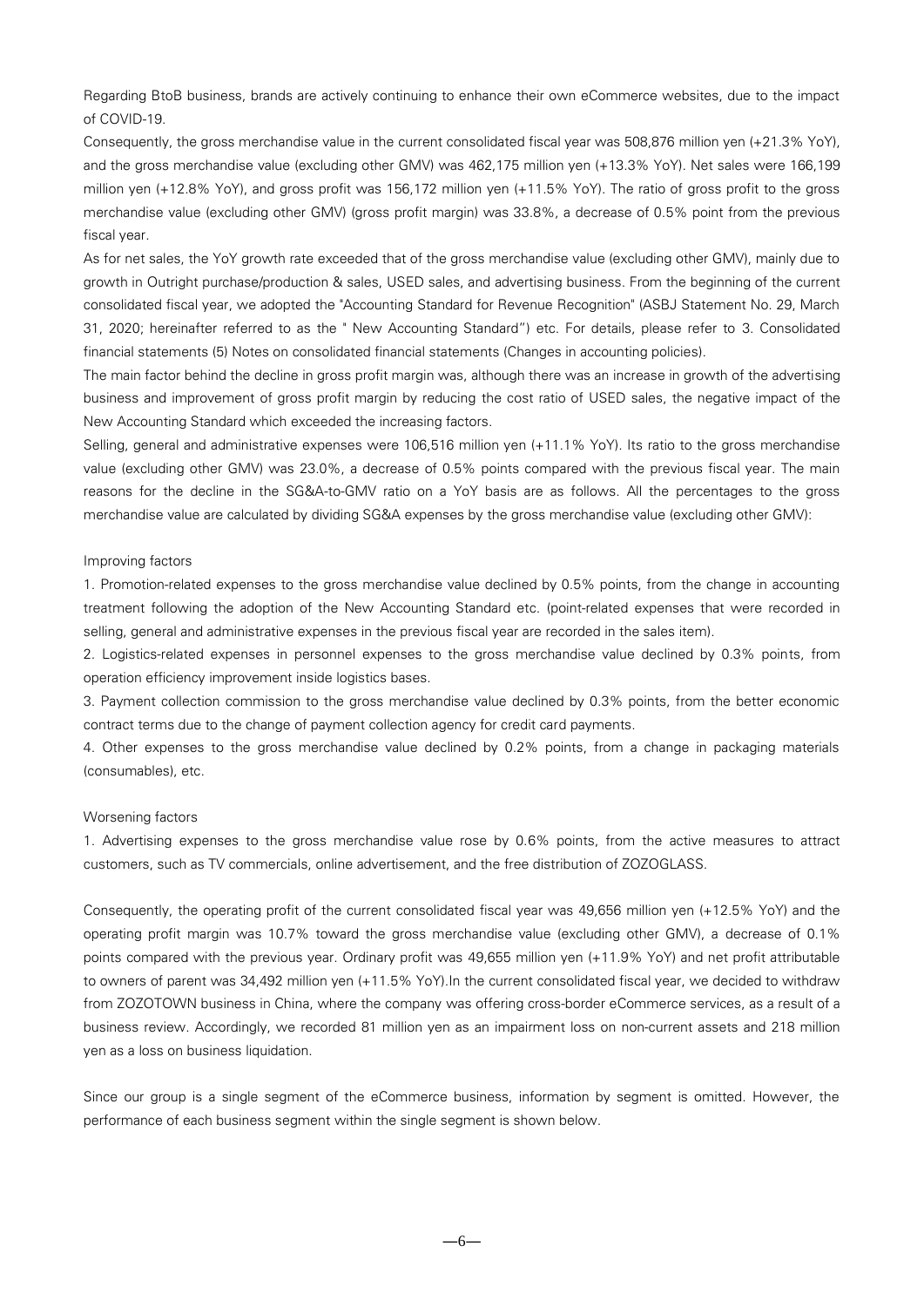#### [Table2] Comparison with the initial forecast

(Unit: Million yen)

|                                               | Current consolidated fiscal year<br>(Initial forecast) |             | Current consolidated fiscal year<br>(Results) | Comparison to the<br>initial forecast |      |
|-----------------------------------------------|--------------------------------------------------------|-------------|-----------------------------------------------|---------------------------------------|------|
| Gross merchandise value                       | 472.800                                                | $(105.0\%)$ | 508.876                                       | $(110.1\%)$                           | 7.6% |
| Gross merchandise value (excluding other GMV) | 450,400                                                | $(100.0\%)$ | 462,175                                       | $(100.0\%)$                           | 2.6% |
| Net sales                                     | 162.600                                                | $(36.1\%)$  | 166,199                                       | $(36.0\%)$                            | 2.2% |
| Operating profit                              | 47.800                                                 | $(10.6\%)$  | 49.656                                        | $(10.7\%)$                            | 3.9% |
| Ordinary profit                               | 47.800                                                 | $(10.6\%)$  | 49.655                                        | $(10.7\%)$                            | 3.9% |
| Profit attributable to owners of parent       | 33,300                                                 | $(7.4\%)$   | 34,492                                        | $(7.5\%)$                             | 3.6% |

Figures in parentheses are percentages to gross merchandise value (excluding other GMV).

Compared to the initial consolidated business forecast disclosed on April 27, 2021, the gross merchandise value, the gross merchandise value (excluding other GMV), net sales exceeded the plan by 7.6%, 2.6%, and 2.2%, respectively. The major factor was that the brands continued to participate in promotions as well as send us inventories proactively, and active measures to attract and promote customers helped boost the number of new members acquired, the traffic, and buyers.

In line with the achievement of the initial plan for the gross merchandise value and sales, operating income, ordinary income, and profit attributable to owners of parent exceeded the plan by 3.9%, 3.9%, and 3.6%, respectively.

| By business segment                        |                                               | Previous consolidated fiscal year<br>(April 1, 2020 to March 31, 2021) |                            |                                       | Current consolidated fiscal year<br>(April 1, 2021 to March 31, 2022) |                            | Merchandise<br>Value | Net sales |
|--------------------------------------------|-----------------------------------------------|------------------------------------------------------------------------|----------------------------|---------------------------------------|-----------------------------------------------------------------------|----------------------------|----------------------|-----------|
|                                            | <b>Merchandis</b><br>e value<br>(Million yen) | Composi<br>tion<br>(% )                                                | Net sales<br>(Million yen) | Merchandise<br>Value<br>(Million yen) | Composi<br>tion<br>(% )                                               | Net sales<br>(Million yen) | YoY (%)              | YoY (%)   |
| <b>ZOZOTOWN Business</b>                   | 357,211                                       | 85.2                                                                   | 114,292                    | 391,647                               | 77.0                                                                  | 122,976                    | 9.6                  | 7.6       |
| (Outright purchase/<br>production & sales) | 1,758                                         | 0.4                                                                    | 1,757                      | 3,233                                 | 0.6                                                                   | 3,175                      | 83.9                 | 80.7      |
| (Consignment Sales)                        | 343,828                                       | 82.0                                                                   | 100,970                    | 374,966                               | 73.8                                                                  | 106,591                    | 9.1                  | 5.6       |
| (USED Sales)                               | 11,625                                        | 2.8                                                                    | 11,564                     | 13,448                                | 2.6                                                                   | 13,209                     | 15.7                 | 14.2      |
| PayPay Mall                                | 28,199                                        | 6.7                                                                    | 8,218                      | 43,844                                | 8.6                                                                   | 12,769                     | 55.5                 | 55.4      |
| <b>BtoB</b> business                       | 22,362                                        | 5.3                                                                    | 4,264                      | 26,682                                | 5.2                                                                   | 4,945                      | 19.3                 | 16.0      |
| Advertisement business                     |                                               |                                                                        | 4,121                      |                                       |                                                                       | 6,301                      |                      | 52.9      |
| Subtotal excluding<br>Others               | 407,774                                       | 97.2                                                                   | 130,896                    | 462,175                               | 90.8                                                                  | 146,993                    | 13.3                 | 12.3      |
| Others                                     | 11,664                                        | 2.8                                                                    | 16,506                     | 46,701                                | 9.2                                                                   | 19,206                     | 300.4                | 16.4      |
| Total                                      | 419,438                                       | 100.0                                                                  | 147,402                    | 508,876                               | 100.0                                                                 | 166,199                    | 21.3                 | 12.8      |

#### [Table 3] YoY comparison by business segment

Figures in parentheses are percentages to gross merchandise value (excluding other GMV)

## ① ZOZOTOWN Business

The ZOZOTOWN Business consists of three business forms: Outright purchase/production & sales, Consignment sales, and USED sales. " Outright purchase/production & sales" purchases fashion merchandise from each brand and sell them as in-house inventory with the inventory risk. This corresponds to the form of purchasing fashion merchandise from each brand and the form of ordering merchandise by our group, such as MSP (Multi-Size Platform). "Consignment sales" handles consignment inventory of merchandise from each brand and sell them on a consignment basis. "USED sales" mainly buys and sells used fashion-related merchandise from individual users and is positioned as a value-added service to promote the purchase of new products.

We recognize that increasing the number of buyers and the rate of ZOZOTOWN use in fashion consumption are the key factors in achieving sustainable growth. To realize this we are working to create the websites that are attractive to both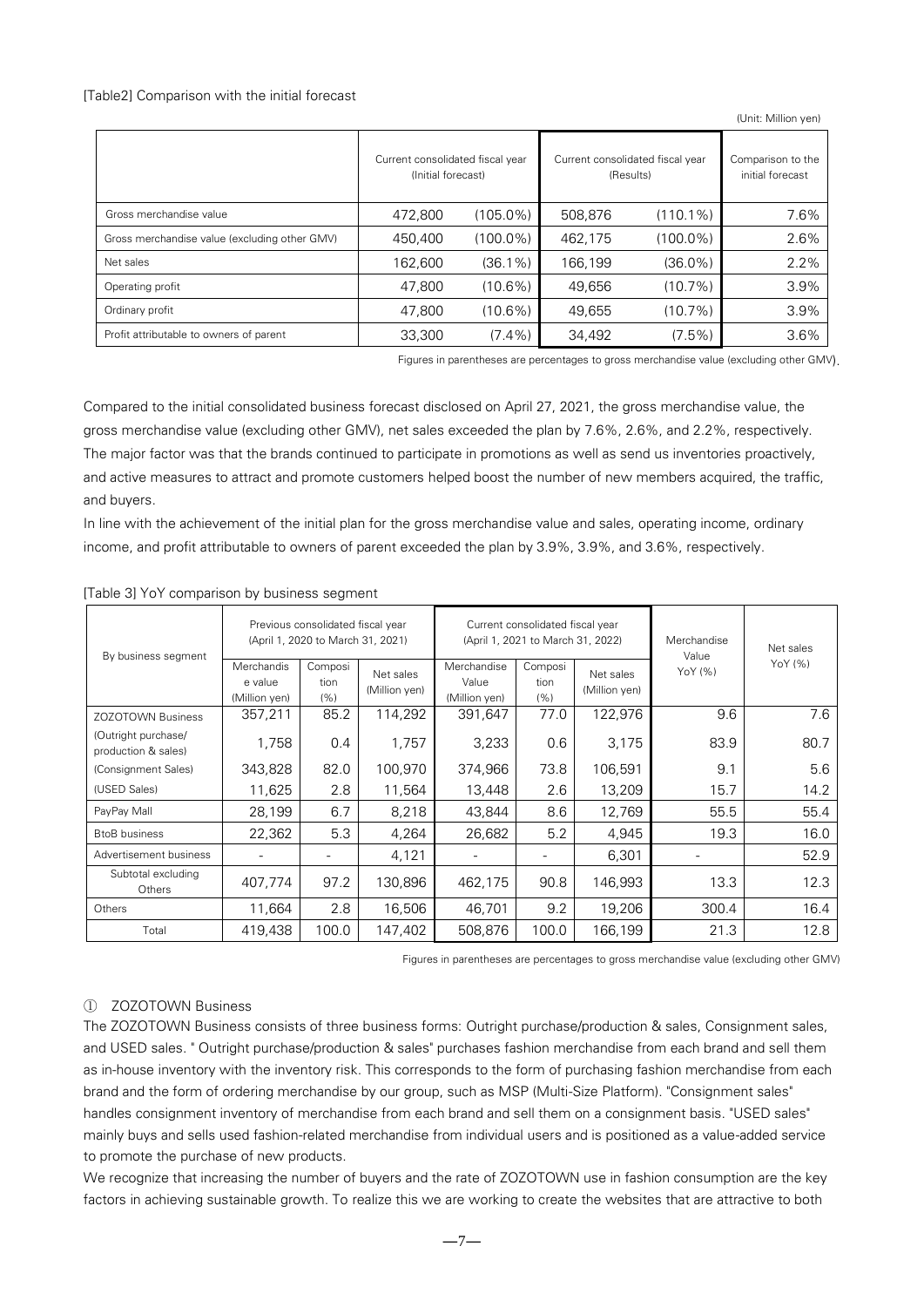users and brands.

The transition of major KPIs for the ZOZOTOWN Business is as follows.

#### (The number of shops, etc.)

[Table 4] Changes in the number of shops and brands

|                                                  | Previous consolidated fiscal year |       |       |       | Current consolidated fiscal year |       |       |                |
|--------------------------------------------------|-----------------------------------|-------|-------|-------|----------------------------------|-------|-------|----------------|
|                                                  | Q <sub>1</sub>                    | Q2    | Q3    | Q4    | Q <sub>1</sub>                   | Q2    | Q3    | Q <sub>4</sub> |
| Shops in ZOZOTOWN (Note) 1                       | .348                              | 1,404 | 1,433 | 1,468 | ,488                             | 1,502 | 1,516 | 1,510          |
| Outright purchase/production &<br>sales (Note) 2 | 5                                 | 5     | 6     | 18    | 20                               | 24    | 24    | 24             |
| Consignment sales                                | .343                              | 1.399 | 1.427 | 1,450 | .468                             | 1.478 | 1.492 | 1,486          |
| Number of brands (Note) 1,2                      | 7,989                             | 7.953 | 8,109 | 8.227 | 8.490                            | 8.451 | 8.481 | 8,433          |

(NOTE)

1. Figures are as of the end of quarter accounting period.

2. Private brand "ZOZO" and "Multi-size" are not included.

The number of new shops opened in the current consolidated fiscal year was 127 (net increase of 42 shops). The number of shops opened in the fourth quarter consolidated accounting period was 23. The major new stores are "GIVENCHY BEAUTY," a well-known luxury cosmetics brand, "THREE," which handles many items that are made mainly from natural ingredients and domestically produced raw materials, "VT COSMETICS," a Korean brand whose skincare items are popular, and "COMME des GARCONS HOMME," whose designs are advanced and strong, unaffected by the trends of the times.

#### (Number of annual buyers)

[Table 5] Changes in the number of annual buyers

|                                     | Previous consolidated fiscal year |            |           |           | Current consolidated fiscal year |                |                |            |
|-------------------------------------|-----------------------------------|------------|-----------|-----------|----------------------------------|----------------|----------------|------------|
|                                     | Q <sub>1</sub>                    | Q2         | Q3        | Q4        | Q <sub>1</sub>                   | Q <sub>2</sub> | Q <sub>3</sub> | Q4         |
| Number of annual buyers<br>(Note)2  | 8,662,560                         | 8,805,155  | 9,139,796 | 9,485,669 | 9,730,162                        | 9,890,784      | 10,103,351     | 10,418,331 |
| (YoY)                               | 540,897                           | 578,767    | 983,540   | 1,212,066 | 1,067,602                        | 1,085,629      | 963,555        | 932,662    |
| (0 <sub>0</sub> )                   | 388,957                           | 142,595    | 334,641   | 345,873   | 244,493                          | 160,622        | 212,567        | 314,980    |
| Number of active members<br>(Note)3 | 7,223,753                         | 7,434,529  | 7,773,940 | 8,137,729 | 8,367,073                        | 8,507,997      | 8,711,879      | 9,043,194  |
| (YoY)                               | 666,609                           | 685,517    | 973,505   | 1,298,063 | 1,143,320                        | 1,073,468      | 937,939        | 905,465    |
| (0 <sub>0</sub> )                   | 384,087                           | 210,776    | 339,411   | 363,789   | 229,344                          | 140,924        | 203,882        | 331,315    |
| Number of quest buyers<br>(Note)    | 1,438,807                         | 1,370,626  | 1,365,856 | 1,347,940 | 1,363,089                        | 1,382,787      | 1,391,472      | 1,375,137  |
| (YoY)                               | $-125,712$                        | $-106,750$ | 10,035    | -85,997   | $-75,718$                        | 12,161         | 25,616         | 27,197     |
| (0 <sub>0</sub> )                   | 4,870                             | $-68,181$  | $-4,770$  | $-17,916$ | 15,149                           | 19,698         | 8,685          | $-16,335$  |

(NOTE)

.

1. The calculating period is the most recent one-year period prior to the end of the accounting periods.

2. Numbers of annual buyers are sum of active members and guest buyers who purchased more than once within the past year from each quarter.

3. Numbers of active members are members who purchased more than once within the past year from each quarter.

4. Buyers of "PayPay Mall" are not included.

In the fourth quarter consolidated accounting period of the current fiscal year, the number of annual buyers increased as a result of an increase in the number of active members in both YoY and QoQ. The steady growth in the number of active members was attributable to the retention of new members acquired in the previous fiscal year. Furthermore, the acquisition was boosted by strengthening customer attraction through broadcasting TV commercials and online advertisement in "ZOZOWEEK" held in May, September, November 2021, the summer sales in June 2021, and the winter sales in January 2022.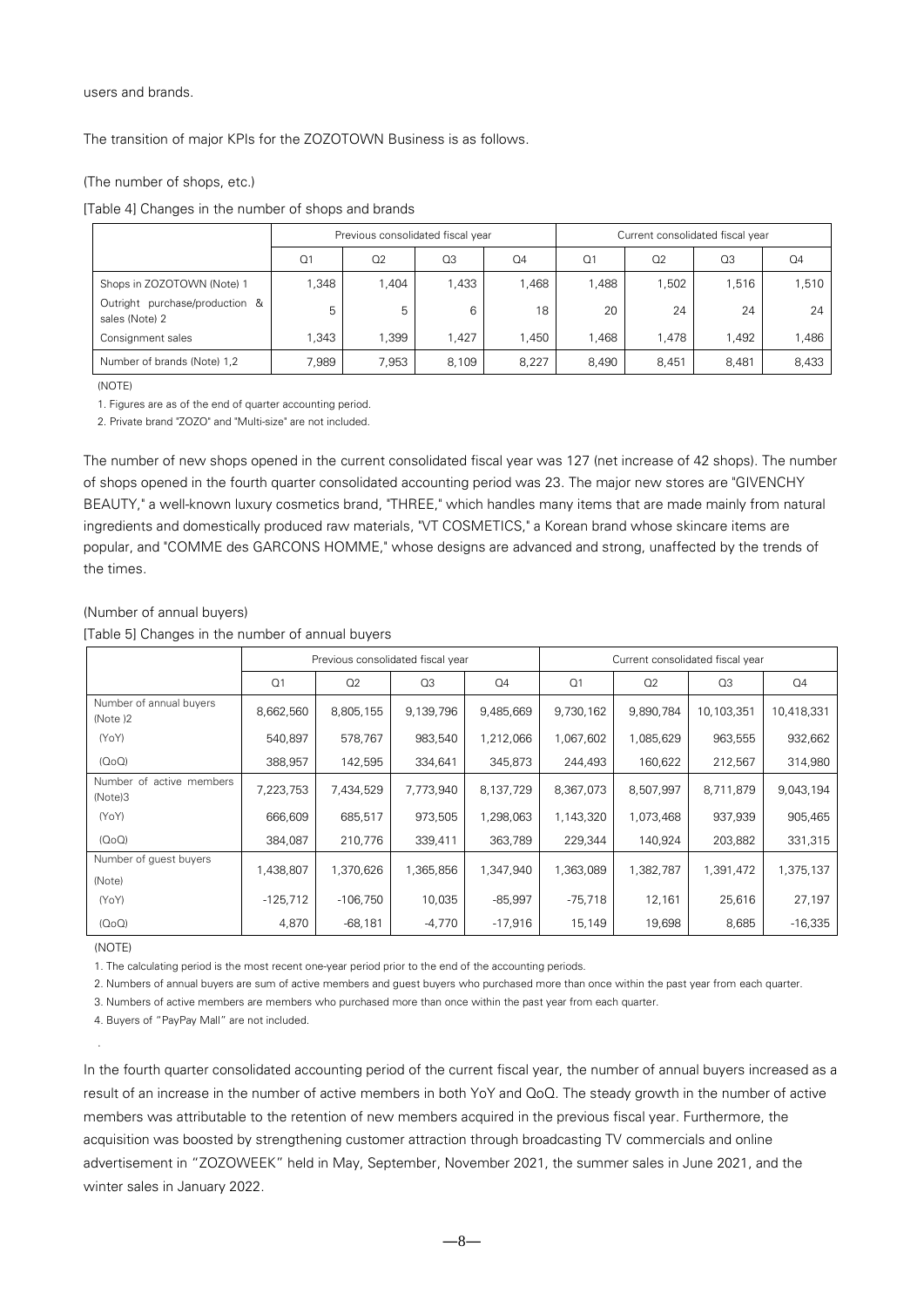#### (Annual purchase amount and annual purchase pieces)

|                                                                |                | Previous consolidated fiscal year |          |                | Current consolidated fiscal year |          |         |         |
|----------------------------------------------------------------|----------------|-----------------------------------|----------|----------------|----------------------------------|----------|---------|---------|
|                                                                | O <sub>1</sub> | Q2                                | Q3       | Q <sub>4</sub> | Q <sub>1</sub>                   | Q2       | Q3      | Q4      |
| Annual purchase amount (Total)<br>(Note) 1, 2, 3, 4            | 45,128         | 44,341                            | 43,809   | 42,845         | 42,363                           | 42,343   | 42,549  | 42,403  |
| (YoY)                                                          | $-3.8\%$       | $-6.7\%$                          | $-8.0\%$ | $-7.9\%$       | $-6.1%$                          | $-4.5%$  | $-2.9%$ | $-1.0%$ |
| (OOO)                                                          | $-3.0\%$       | $-1.7%$                           | $-1.2%$  | $-2.2\%$       | $-1.1%$                          | $-0.0\%$ | 0.5%    | $-0.3%$ |
| Annual purchase pieces (Total)<br>(Note) 1, 2, 3               | 11.8           | 11.8                              | 11.7     | 11.6           | 11.4                             | 11.5     | 11.6    | 11.6    |
| (YoY)                                                          | 4.9%           | 1.4%                              | 0.1%     | $-1.8%$        | $-3.6%$                          | $-2.0%$  | $-0.7%$ | 0.1%    |
| (OOO)                                                          | 0.4%           | $-0.6%$                           | $-0.5%$  | $-1.2%$        | $-1.3%$                          | 1.0%     | 0.9%    | $-0.4%$ |
| Annual purchase amount (Existing<br>members) (Note) 1, 2, 3, 4 | 52,175         | 51,523                            | 51,066   | 50,139         | 49,257                           | 49,037   | 49,064  | 49,254  |
| (YoY)                                                          | $-5.2\%$       | $-5.9\%$                          | $-5.6%$  | $-5.4\%$       | $-5.6%$                          | $-4.8%$  | $-3.9%$ | $-1.8%$ |
| (OOO)                                                          | $-1.6%$        | $-1.2%$                           | $-0.9%$  | $-1.8%$        | $-1.8%$                          | $-0.4\%$ | 0.1%    | 0.4%    |
| Annual purchase pieces (Existing<br>members) (Note) 1, 2, 3    | 13.6           | 13.6                              | 13.6     | 13.5           | 13.2                             | 13.3     | 13.4    | 13.4    |
| (YoY)                                                          | 2.4%           | 1.5%                              | 2.1%     | 1.0%           | $-2.8%$                          | $-2.2%$  | $-1.7%$ | $-0.7%$ |
| (OOO)                                                          | 1.6%           | $-0.3%$                           | 0.3%     | $-0.7%$        | $-2.2%$                          | 0.3%     | 0.8%    | 0.4%    |

#### [Table 6] Changes in annual purchase amount and annual purchase pieces

(NOTE)

1. The calculating period is the most recent one-year before the end of the accounting periods.

2. Indexes for each active member.

3. Buyers of "PayPay Mall" are not included.

4. The amounts are in yen.

During the fourth quarter consolidated accounting period of the current fiscal year, the annual purchase amount (total) decreased in both YoY and QoQ. This was due to an increase in the composition of active members with short membership history among all members as a result of the steady acquisition of new members after the expansion of COVID-19. The annual purchase amount for existing members also decreased in YoY. This was due to an increase of the composition of the active members with short membership as described above (annual purchase amount and annual purchase pieces tend to increase according to the length of membership). There is not a big change in annual purchase pieces for all the members and existing members

#### (Average retail price etc.)

[Table 7] Changes in average retail price, average order value and number of shipments

|                                                  | Previous consolidated fiscal year |            |                |                | Current consolidated fiscal year |            |            |            |
|--------------------------------------------------|-----------------------------------|------------|----------------|----------------|----------------------------------|------------|------------|------------|
|                                                  | Q <sub>1</sub>                    | Q2         | Q <sub>3</sub> | Q <sub>4</sub> | Q <sub>1</sub>                   | Q2         | Q3         | Q4         |
| Average retail price<br>(Note) 1, 2, 3           | 3,443                             | 3,381      | 4,301          | 3,748          | 3,490                            | 3,264      | 4,167      | 3,752      |
| (YoY)                                            | $-11.8%$                          | $-3.8%$    | $-4.5\%$       | $-4.1\%$       | 1.4%                             | $-3.5%$    | $-3.1%$    | 0.1%       |
| Average order value<br>(Note) 1, 2, 3            | 7,409                             | 7,370      | 8,516          | 7,991          | 7,501                            | 7,346      | 8,592      | 7,974      |
| (YoY)                                            | $-11.7%$                          | $-2.1%$    | $-5.1%$        | $-3.8%$        | 1.2%                             | $-0.3%$    | 0.9%       | $-0.2%$    |
| Average purchase pieces per<br>order (Note) 1, 3 | 2.15                              | 2.18       | 1.98           | 2.13           | 2.15                             | 2.25       | 2.06       | 2.13       |
| (YoY)                                            | 0.1%                              | 1.8%       | $-0.7\%$       | $0.4\%$        | $-0.1%$                          | 3.2%       | 4.1%       | $-0.3%$    |
| Number of shipments<br>(Note) 1, 3               | 11,472,548                        | 11,011,990 | 11,960,223     | 11,162,186     | 12,085,053                       | 11,816,663 | 13,049,762 | 12,800,550 |
| (YoY)                                            | 24.6%                             | 6.4%       | 18.4%          | 14.4%          | 5.3%                             | 7.3%       | 9.1%       | 14.7%      |

(NOTE)

1. Figures for quarter accounting period are used.

2. The amounts are in yen.

3. "PayPay Mall" is not included.

The average retail price in the fourth quarter consolidated accounting period of the current fiscal year increased in YoY. The major factor was a decrease of the ratio of merchandise on sales. Also, the average order value decreased in YoY due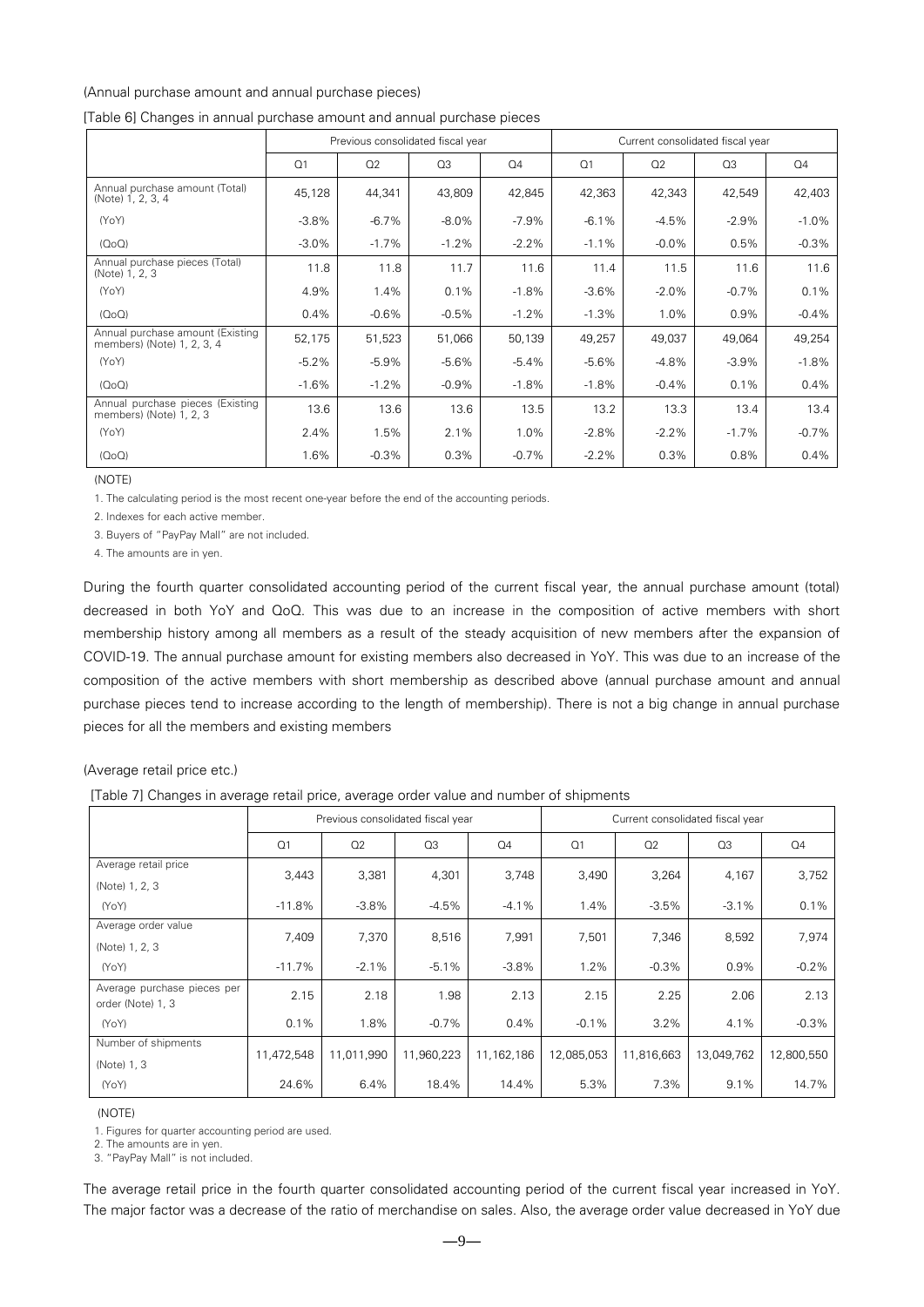to a decrease in the number of average purchase pieces per order.

Results for ZOZOTOWN Business (Outright purchase/production & sales, consignment sales and USED sales) are as follows:

### i. Outright Purchase/Production & Sales

In the current consolidated fiscal year, the merchandise value was 3,233 million yen (+83.9% YoY), accounting for 0.6% of the gross merchandise value (0.4% in the previous fiscal year). Net sales were 3,175 million yen (+80.7% YoY). As of the end of March 2022, the number of shops opened on ZOZOTOWN for Outright purchase/production & sales was 24 (24 as of the end of December 2021).

### ii. Consignment Sales

In the current consolidated fiscal year, the merchandise value was 374,966 million yen (+9.1% YoY), accounting for 73.8% of the gross merchandise value (82.0% the previous fiscal year). Net sales (consignment sales commission) were 106,591 million yen (+5.6% YoY). As of the end of March 2022, the number of shops opened on ZOZOTOWN for consignment sales was 1,486 (1,492 as of the end of December 2021).

#### iii. USED Sales

In the current consolidated fiscal year, the merchandise value was 13,448 million yen (+15.7% YoY), accounting for 2.6% of the gross merchandise value (2.8% in the previous fiscal year). Net sales were 13,209 million yen (+14.2% YoY).

### ② PayPay Mall

ZOZOTOWN opened a shop on "PayPay Mall", an online shopping mall operated by Yahoo Japan Corporation. In the current consolidated fiscal year, the merchandise value was 43,844 million yen, (+55.5% YoY), accounting for 8.6% of the gross merchandise value (6.7% in the previous fiscal year). Net sales (consignment sales commission) were 12,769 million yen (+55.4% YoY).

### ③ BtoB business

The BtoB business is a business model in which we are commissioned to build and operate brands' own eCommerce sites. In the current consolidated fiscal year, the merchandise value was 26,682 million yen (+19.3% YoY), accounting for 5.2% of the gross merchandise value (5.3% in the previous fiscal year). Net sales (consignment sales commission) were 4,945 million yen (+16.0% YoY). As of the end of March 2022, the number of consigned sites was 42 (48 as of the end of December 2021).

### ④ Advertising business

The advertising business is a business model that generates advertising revenue by providing advertising space to client brands by utilizing the user reach base of ZOZOTOWN and WEAR. In the current consolidated fiscal year, net sales were 6,301 million yen (+52.9% YoY). As for WEAR, we continue to focus on expanding the number of users and contents. As of the end of March 2022, the number of app downloads exceeded 16 million, and monthly active users are growing steadily.

### ⑤ Others

The other segment of the gross merchandise value includes 1) the merchandise value of the shops that contracted "ZOZO Option" in the fashion category stores excluding ZOZOTOWN in PayPay Mall (service that enables those shops to get benefits from sales support such as participation in the special events by ZOZO), which was recorded from the third quarter consolidated accounting period of the previous fiscal year, 2) the merchandise value of a consolidated subsidiary's own eCommerce website, which was recorded from the second quarter consolidated accounting period of the previous fiscal year, 3) the merchandise value from ZOZOMO, the system to support for sending customers to the physical stores, which was recorded from the fourth quarter consolidated accounting period. In the current consolidated fiscal year, the merchandise value was 46,701 million yen (+300.4% YoY), accounting for 9.2% of the gross merchandise value (2.8% in the previous fiscal year).

Within the others segment, net sales generated from businesses related to ZOZOTOWN (shipping income and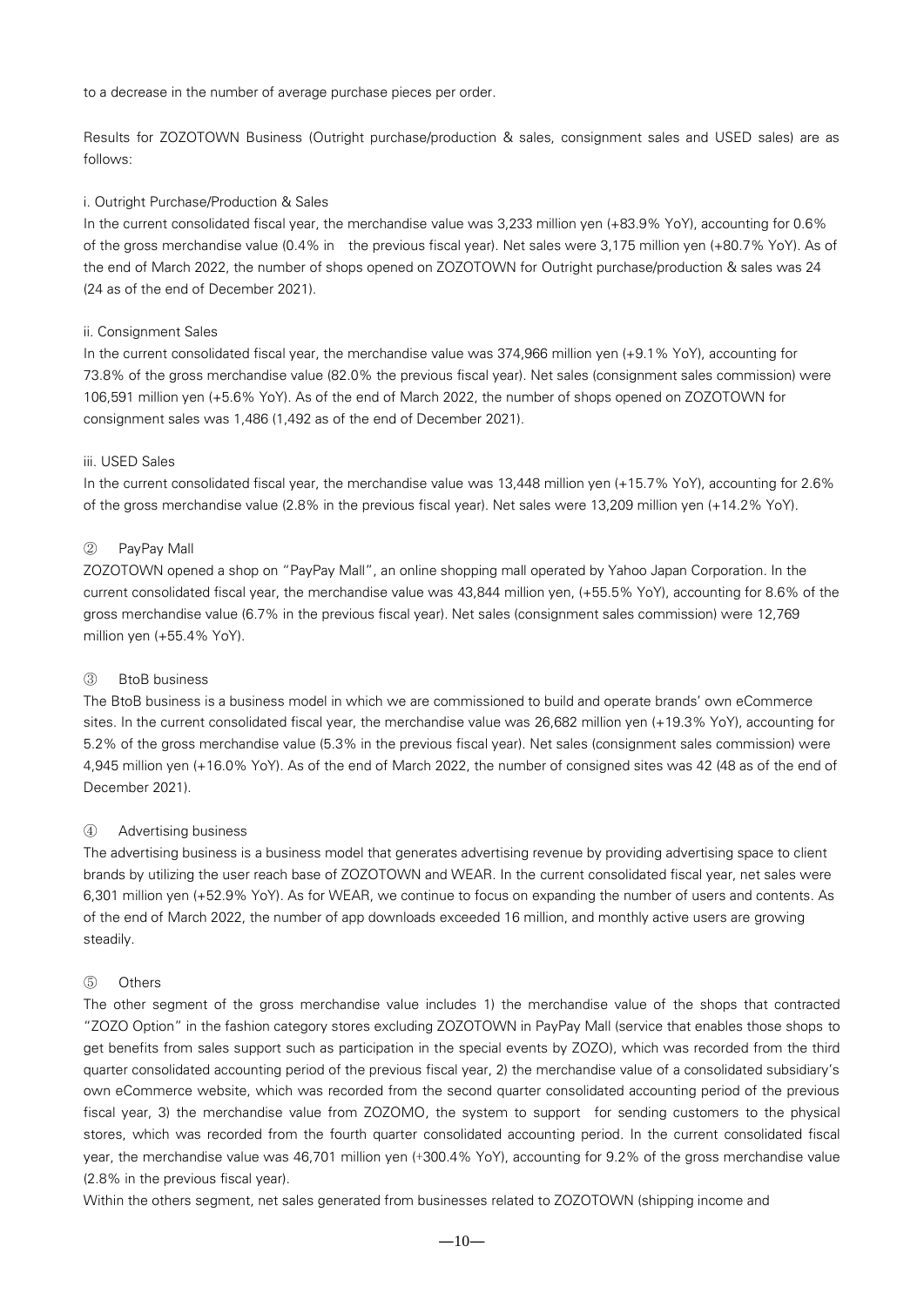settlement commission etc.), and other revenues mentioned above are included. In the current consolidated fiscal year, net sales were 19,206 million yen (+16.4% YoY).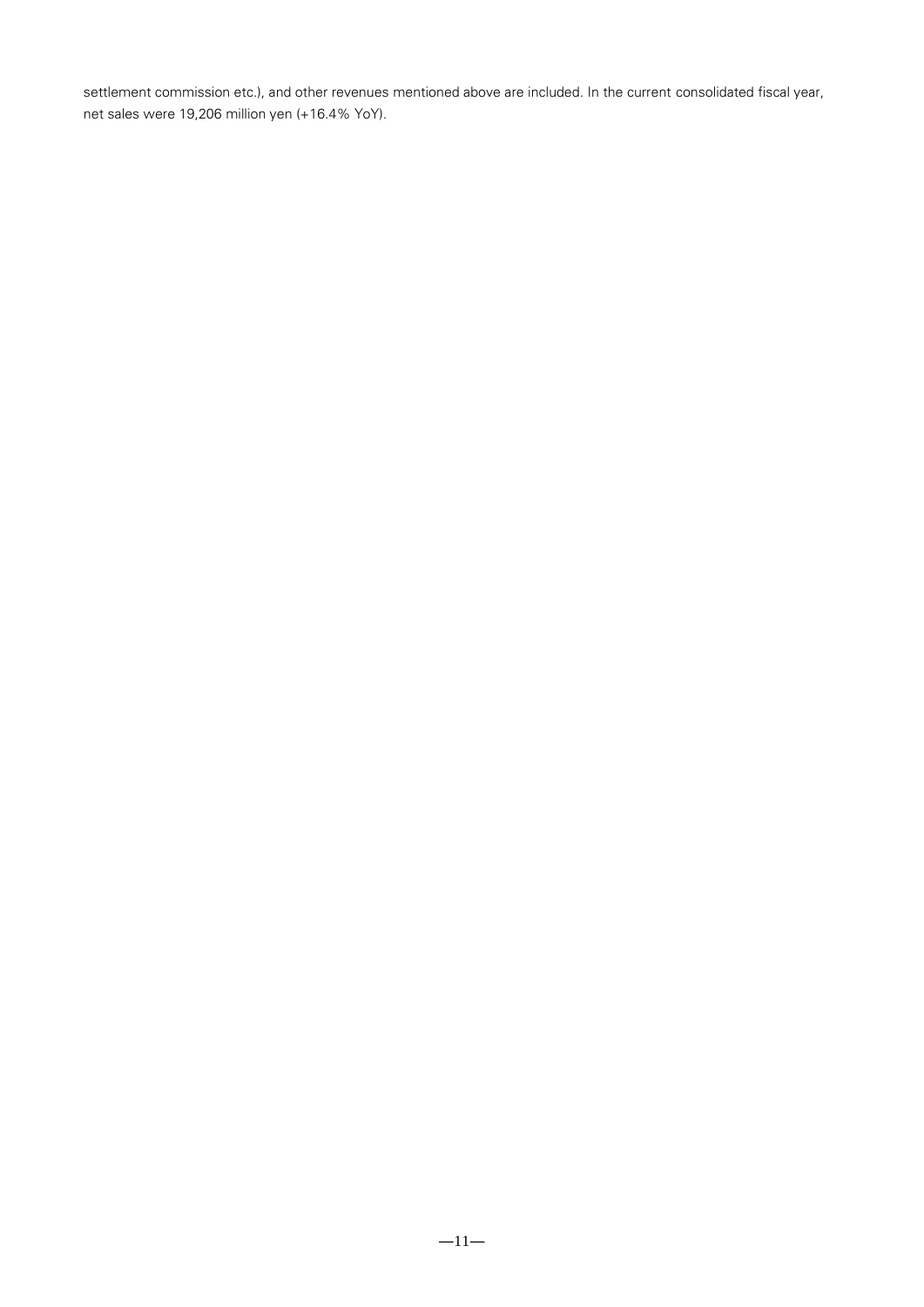## <span id="page-11-0"></span>(2) Overview of financial position

Overview of total assets, liabilities and net assets

(Unit: Million yen)

|              | Previous consolidated fiscal year | Current consolidated fiscal year | Increase/decrease<br>rate |
|--------------|-----------------------------------|----------------------------------|---------------------------|
| Total assets | 125,656                           | 127,276                          | 1.3%                      |
| Liabilities  | 70.149                            | 72,177                           | 2.9%                      |
| Net assets   | 55,507                            | 55,099                           | $-0.7%$                   |

### (Total Assets)

Total assets amounted to 127,276 million yen, an increase of 1,619 million yen (+1.3% from the previous consolidated fiscal year end). Current assets increased by 2,509 million yen, or 2.5%, compared with the previous consolidated fiscal year end, amounted to 102,305 million yen. Major components are an increase of 3,872 million yen in cash and deposits and a decrease of 2,172 million yen in accounts receivable. Non-current assets decreased by 889 million yen, or 3.4%, compared with the previous consolidated fiscal year end, amounted to 24,971 million yen. Major components are a decrease of 735 million yen in tangible assets, an increase of 339 million yen in investment securities and a decrease of 228 million yen in deferred tax assets.

### (Liabilities)

Liabilities amounted to 72,177 million yen, an increase of 2,028 million yen (+2.9% from the previous consolidated fiscal year end). Current liabilities increased by 991 million yen, or 1.5%, amounted to 66,172 million yen compared with the previous consolidated fiscal year end. Major components are an increase of 1,911 million yen in deposits received for consignment sales, an increase of 257 million yen in accounts payable, and a decrease of 1,720 million yen in income taxes payable. Non-current liabilities increased by 1,037 million yen, or 20.9%, amounted to 6,005 million yen compared with the previous consolidated fiscal year end. Major components are an increase of 944 million yen in retirement benefit liability and an increase of 37 million yen in asset retirement obligations.

### (Net Assets)

Net assets amounted to 55,099 million yen, a decrease of 408 million yen (-0.7% from the previous consolidated fiscal year end). Major components are an increase of 34,492 million yen due to the recognition of profit attributable to owners of parent, a decrease of 31,977 million yen due to the acquisition of treasury stock, an increase of 11,359 million yen due to the disposal of treasury stock, and a decrease of 14,533 million yen due to cash dividends

## <span id="page-11-1"></span>(3) Overview of cash flows

### Overview of cash flows

Cash and cash equivalents ("cash") at the end of the current consolidated fiscal year amounted to 65,520 million yen, an increase of 3,872 million yen from the previous consolidated fiscal year end.

Descriptions of each cash flow are as follows:

|                                      |                                   |                                  | (Unit: Million yen)     |
|--------------------------------------|-----------------------------------|----------------------------------|-------------------------|
|                                      | Previous consolidated fiscal year | Current consolidated fiscal year | Increase/ decrease rate |
| Cash flows from operating activities | 44.790                            | 39.895                           | $-10.9%$                |
| Cash flows from investing activities | -4.648                            | $-1.283$                         | $-72.4%$                |
| Cash flows from financing activities | $-12,117$                         | -34,823                          | 187.4%                  |

### (Cash flows from operating activities)

The net cash provided by operating activities was 39,895 million yen. The major increasing factor was the recognition of profit before income taxes of 49,286 million yen. The major decreasing factors were an increase of 862 million yen in retirement benefit liability, an increase of 2,172 million yen in accounts receivable and an increase of 16,585 million yen in income taxes paid.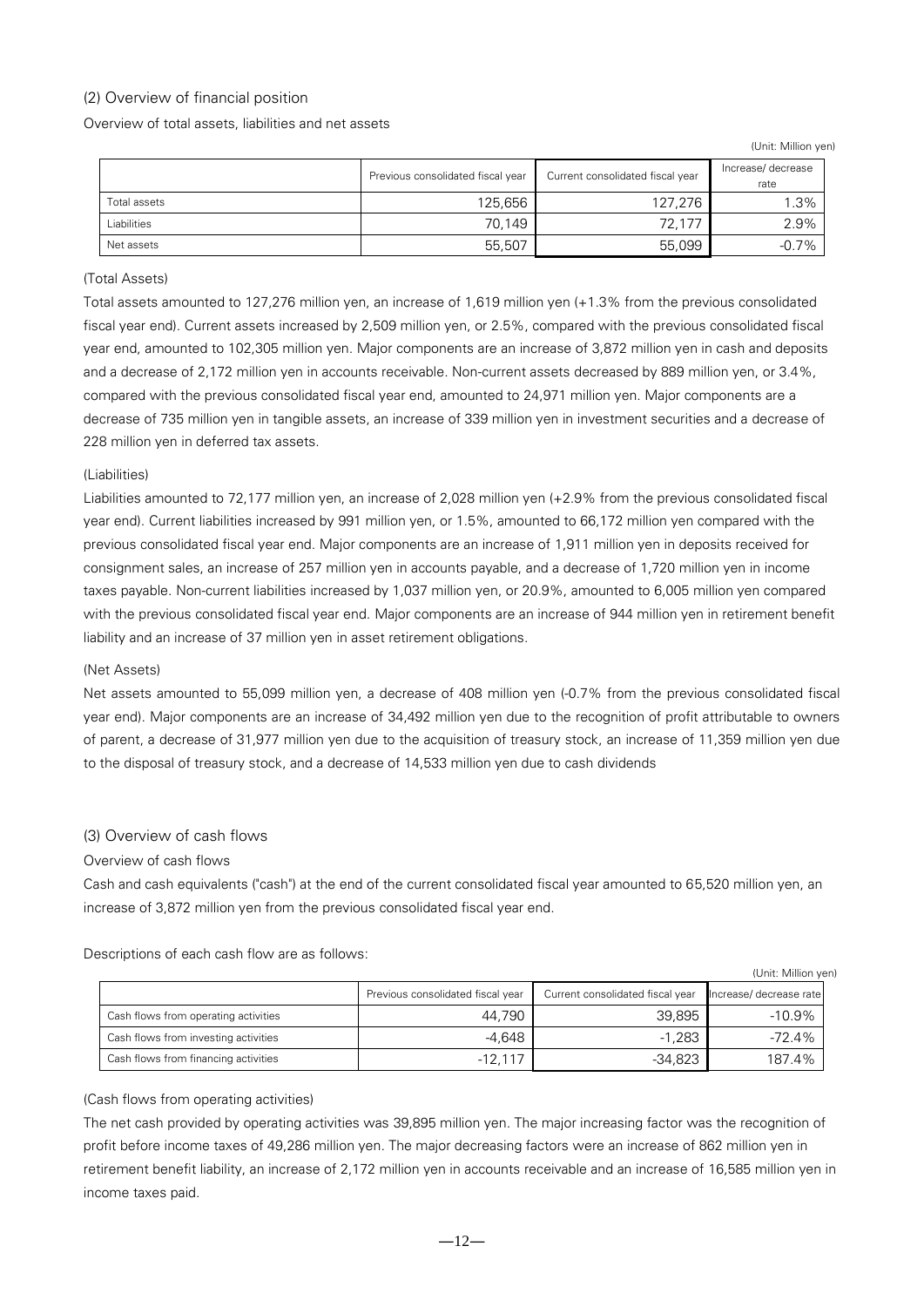### (Cash flows from investing activities)

The net cash used in investing activities was 1,283 million yen. This was mainly due to the outflow by the purchase of tangible assets of 1,222 million yen, and the payment of guarantee deposits of 26 million yen.

### (Cash flows from financing activities)

The net cash used in financing activities was 34,823 million yen. This was mainly due to the outflow from the acquisition of treasury stock of 31,977 million yen, the inflow from the disposal of treasury stock through the exercise of the stock acquisition right of 11,411 million yen, and cash dividends of 14,531 million yen.

### <span id="page-12-0"></span>(4) Future outlook

## Prospect for the next fiscal year

[Table 8] Consolidated business forecast (Unit: Million yen)

|                                               | Current consolidated fiscal year<br>(April 1, 2021 to March 31, 2022) |             | Next consolidated fiscal year<br>(April 1, 2022 to March 31, 2023) | YoY         |      |
|-----------------------------------------------|-----------------------------------------------------------------------|-------------|--------------------------------------------------------------------|-------------|------|
| Gross merchandise value                       | 508,876                                                               | $(110.1\%)$ | 543.800                                                            | $(109.7\%)$ | 6.9% |
| Gross merchandise value (excluding other GMV) | 462,175                                                               | $(100.0\%)$ | 495.800                                                            | $(100.0\%)$ | 7.3% |
| Net sales                                     | 166.199                                                               | $(36.0\%)$  | 181.300                                                            | $(36.0\%)$  | 9.1% |
| Operating profit                              | 49.656                                                                | $(10.7\%)$  | 51,500                                                             | $(10.4\%)$  | 3.7% |
| Ordinary profit                               | 49,655                                                                | $(10.7\%)$  | 51,500                                                             | $(10.4\%)$  | 3.7% |
| Profit attributable to owners of parent       | 34,492                                                                | $(7.5\%)$   | 35,900                                                             | $(7.2\%)$   | 4.1% |

Figures in parentheses are percentages to gross merchandise value (excluding other GMV)

The domestic fashion eCommerce market, which is the axis and focus of our group, is still at a low level compared to the fashion eCommerce ratio of the Western countries and China. However, with the digital shift in both users and brands due to the COVID-19 epidemic as the tailwind, we assume the overall expansion trend will continue. Under such circumstances, in addition to continuous focus on making more attractive websites for both users and brands, we aim to increase the gross merchandise value with the sum of 2 malls: ZOZOTOWN and ZOZOTOWN PayPay Mall Shop.

The breakdown of the gross merchandise value plan for the next consolidated fiscal year by the business segment is as follows: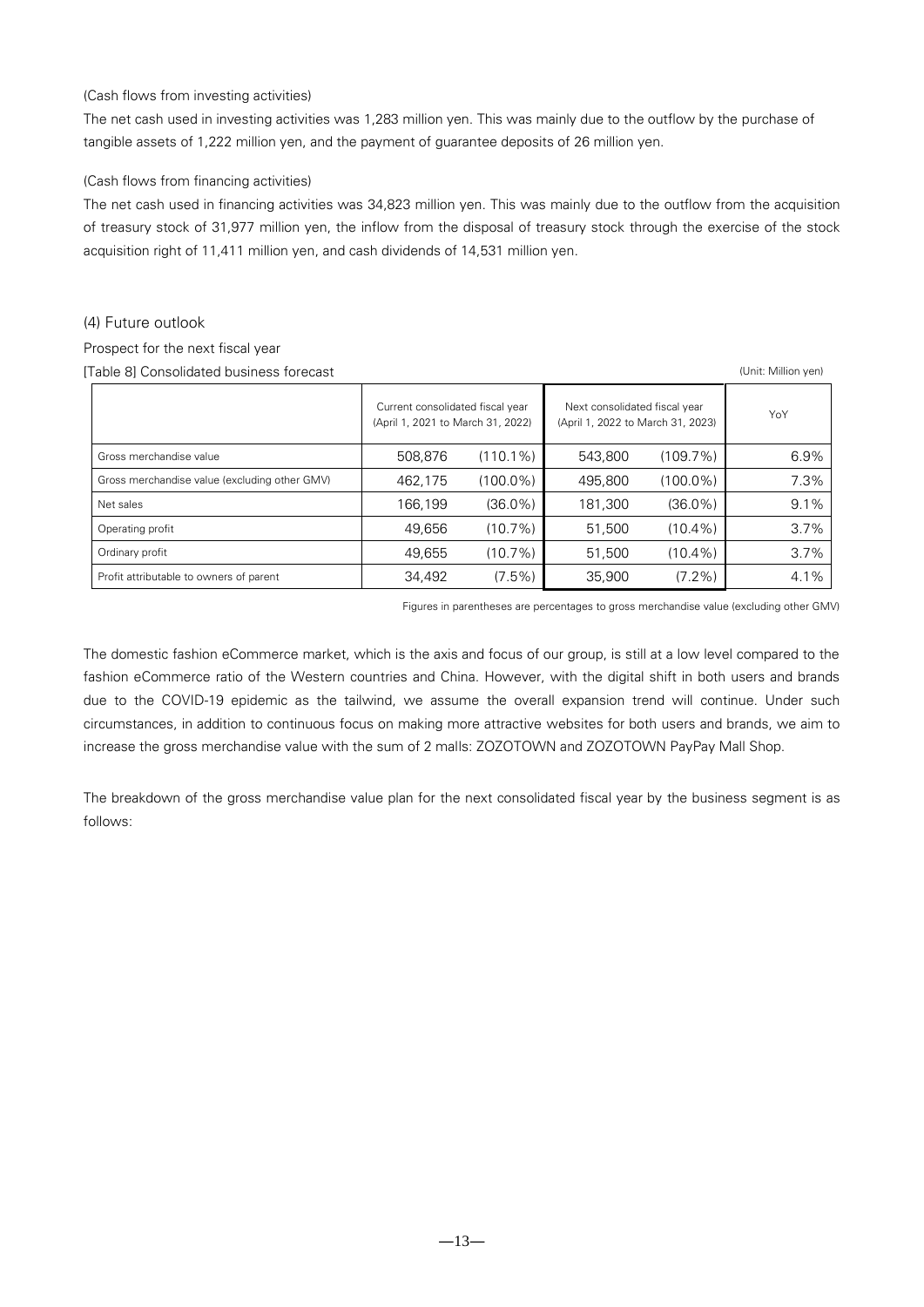#### [Table 9] Merchandise value forecast by business units

| By business segment                    | Current consolidated fiscal year<br>(April 1, 2021 to March 31, 2022) |       | Next consolidated fiscal year<br>(April 1, 2022 from March 31, 2023) | YoY   |         |
|----------------------------------------|-----------------------------------------------------------------------|-------|----------------------------------------------------------------------|-------|---------|
|                                        | Merchandise value                                                     | Ratio | Merchandise value                                                    | Ratio | (% )    |
|                                        | (million yen)                                                         | (%)   | (million yen)                                                        | (% )  |         |
| <b>ZOZOTOWN Business</b>               | 391,647                                                               | 77.0  | 423,200                                                              | 77.8  | 8.1     |
| (Outright Purchase/Production & Sales) | 3,233                                                                 | 0.6   | 4,000                                                                | 0.7   | 23.7    |
| (Consignment Sales)                    | 374.966                                                               | 73.8  | 404,400                                                              | 74.4  | 7.8     |
| (USED Sales)                           | 13.448                                                                | 2.6   | 14,800                                                               | 2.7   | 10.1    |
| PayPay Mall                            | 43.844                                                                | 8.6   | 56,600                                                               | 10.5  | 29.1    |
| <b>BtoB Business</b>                   | 26.682                                                                | 5.2   | 16,000                                                               | 2.9   | $-40.0$ |
| Subtotal excluding Others              | 462,175                                                               | 90.8  | 495,800                                                              | 91.2  | 7.3     |
| Others                                 | 46.701                                                                | 9.2   | 48,000                                                               | 8.8   | 2.8     |
| Total                                  | 508,876                                                               | 100.0 | 543,800                                                              | 100.0 | 6.9     |

Regarding Consignment Sales and PayPay Mall within ZOZOTOWN Business, we will aim to grow the gross merchandise value by "increasing the number of purchasing users" and "increasing ZOZOTOWN utilization rate in fashion-related consumption." Specifically, we will acquire new active users, expand the range of items, brands, and categories to meet users' diversifying needs, and broaden unique and value-added services. As for ZOZOTOWN PayPay Mall shop, we will focus on acquiring new customer segments that differ from conventional ZOZOTOWN users. The Focus area for category expansion will continue to be shoes and cosmetics. Regarding Outright Purchase/Production & Sales segment in ZOZOTOWN Business, we will focus on attracting new shops with outright purchase basis for certain shops, building a made-to-order foundation for MSP/D2C. As for USED Sales within ZOZOTOWN Business, we will continue to improve usability as a value-added service for ZOZOTOWN users to purchase new products. In BtoB business, we will continue to support the operation of the existing commissioned websites and expand new contracts of "Fulfillment by ZOZO" depending on the demand from brands. Other focusing areas will include 1) expansion of Advertising business through refining the existing advertising menu, 2) seeking mid to long-term profit growth drivers that do not rely on the gross merchandise value growth, and 3) pursuing sustainability initiatives that are unique to ZOZO. As for selling, general and administrative expenses, we assume increases in promotion-related expenses, logistics-related expenses, outsourcing commission, and packaging and freight expenses for ZOZOTOWN compared to the gross merchandise value (excluding other GMV). As a result, the growth of operating profit margin for the next consolidated fiscal year is expected to be lower than the growth of gross merchandise value, but we will maintain steady profit growth.

### <span id="page-13-0"></span>2. Basic principle of accounting standards selection

Our policy is to prepare consolidated financial statements on a Japanese basis by taking the comparability of periods and in between companies into consideration. With regard to the application of IFRS, our policy is to respond appropriately after contemplating various domestic and international situations.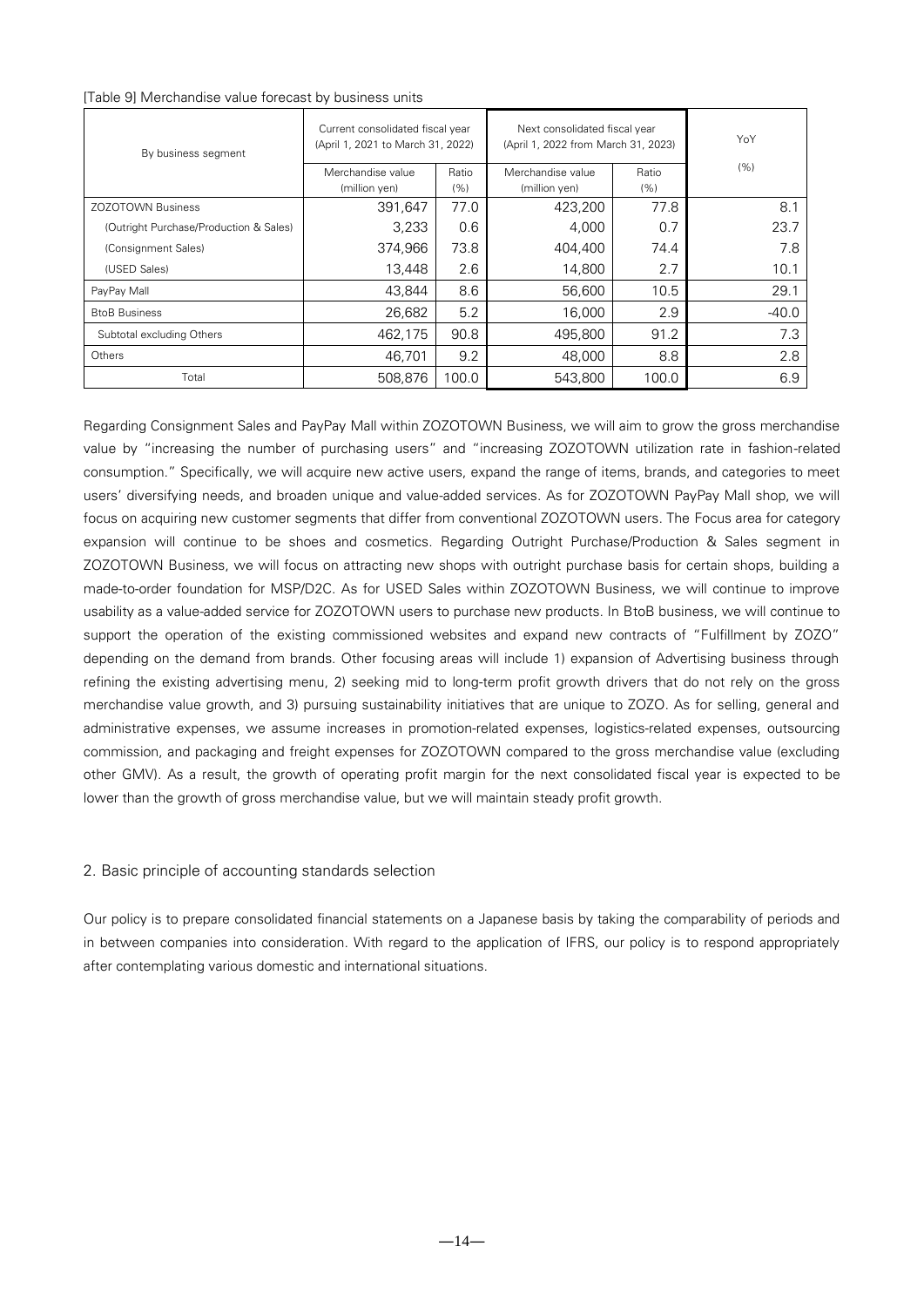## <span id="page-14-0"></span>3.Consolidated financial statements

<span id="page-14-1"></span>(1) Consolidated balance sheets

|                                     |                                                             | (Unit: million yen)                                        |
|-------------------------------------|-------------------------------------------------------------|------------------------------------------------------------|
|                                     | Previous consolidated fiscal year<br>(As of March 31, 2021) | Current consolidated fiscal year<br>(As of March 31, 2022) |
| Assets                              |                                                             |                                                            |
| Current assets                      |                                                             |                                                            |
| Cash and deposits                   | 61,648                                                      | 65,520                                                     |
| Accounts receivable-trade           | 32,781                                                      | 30,609                                                     |
| Merchandise and finished products   | 1,792                                                       | 2,060                                                      |
| Raw materials and supplies          | 79                                                          | 27                                                         |
| Others                              | 3,494                                                       | 4,086                                                      |
| Total current assets                | 99,796                                                      | 102,305                                                    |
| Non-current assets                  |                                                             |                                                            |
| Property, plant and equipment       |                                                             |                                                            |
| <b>Buildings</b>                    | 9,915                                                       | 10,143                                                     |
| Accumulated depreciation            | $-1,506$                                                    | $-2,123$                                                   |
| Buildings, net                      | 8,408                                                       | 8,020                                                      |
| Vehicles                            | 28                                                          | 25                                                         |
| Accumulated depreciation            | $-16$                                                       | $-18$                                                      |
| Vehicles, net                       | 12                                                          | $\overline{7}$                                             |
| Tools, furniture and fixtures       | 9,052                                                       | 9,862                                                      |
| Accumulated depreciation            | $-5,602$                                                    | $-6,612$                                                   |
| Tools, furniture and fixtures, net  | 3,449                                                       | 3,250                                                      |
| Construction in progress            | 148                                                         | 6                                                          |
| Total property, plant and equipment | 12,019                                                      | 11,284                                                     |
| Intangible assets                   |                                                             |                                                            |
| Goodwill                            | 2,190                                                       | 1,796                                                      |
| Software                            | 345                                                         | 546                                                        |
| Others                              | 378                                                         | 278                                                        |
| Total intangible assets             | 2,915                                                       | 2,621                                                      |
| Investments and other assets        |                                                             |                                                            |
| Investment securities               | 685                                                         | 1,025                                                      |
| Deferred tax assets                 | 7,273                                                       | 7,045                                                      |
| Others                              | 3,201                                                       | 3,257                                                      |
| Allowance for doubtful accounts     | $\triangle$ 235                                             | $-261$                                                     |
| Total investments and other assets  | 10,925                                                      | 11,065                                                     |
| Total non-current assets            | 25,860                                                      | 24,971                                                     |
| Total assets                        | 125,656                                                     | 127,276                                                    |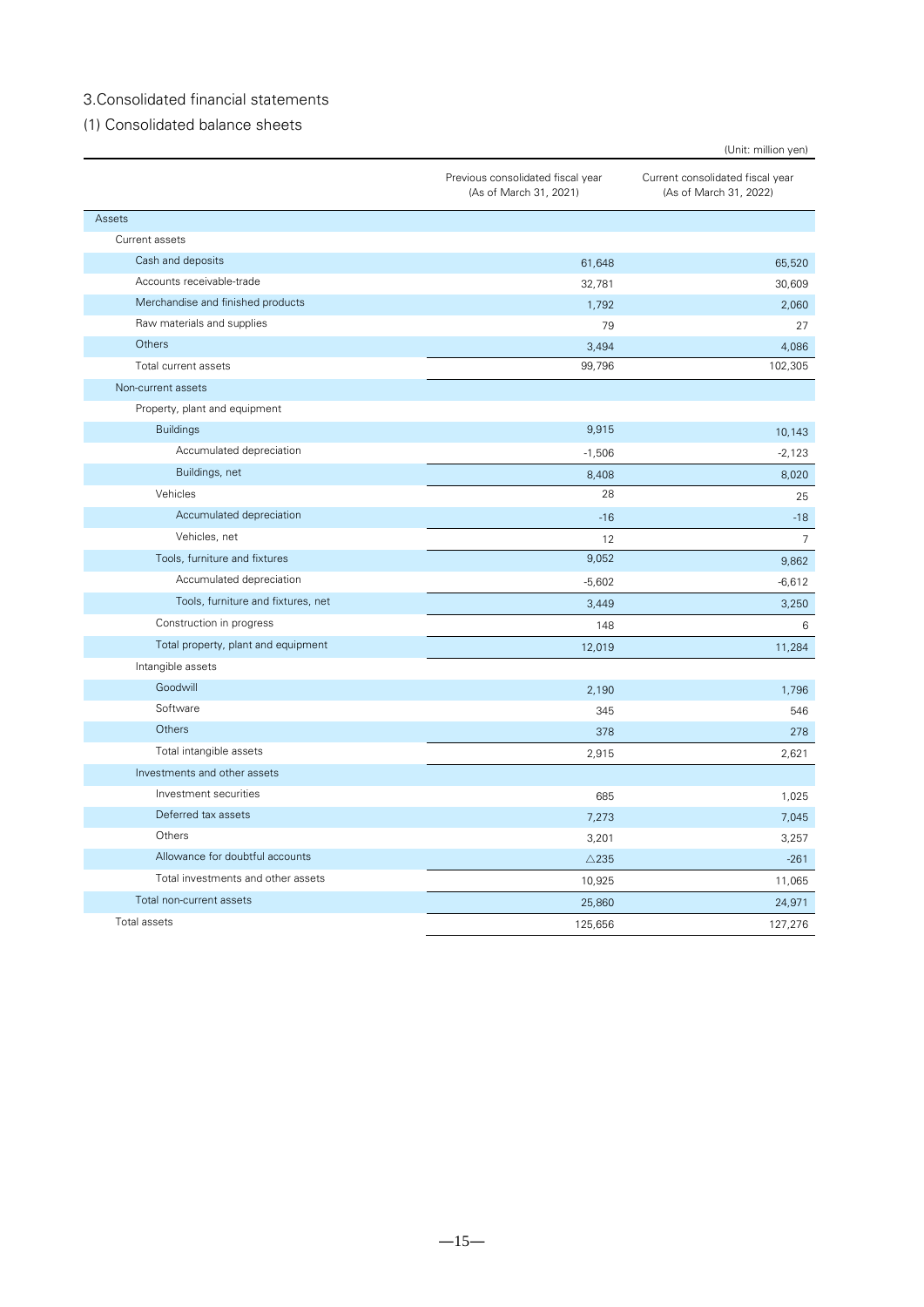|                                                       | Previous consolidated fiscal year<br>(As of March 31, 2021) | Current consolidated fiscal year<br>(As of March 31, 2022) |
|-------------------------------------------------------|-------------------------------------------------------------|------------------------------------------------------------|
| Liabilities                                           |                                                             |                                                            |
| Current liabilities                                   |                                                             |                                                            |
| Accounts payable - trade                              | 147                                                         | 373                                                        |
| Deposits received for consignment sales               | 21,535                                                      | 23,447                                                     |
| Accounts payable - other                              | 6,958                                                       | 7,215                                                      |
| Short-term borrowings                                 | 20,000                                                      | 20,200                                                     |
| Income taxes payable                                  | 9,980                                                       | 8,259                                                      |
| Provision for bonuses                                 | 1,622                                                       | 1,726                                                      |
| Provision for bonuses for directors                   | 81                                                          | 59                                                         |
| Provision for point certificates                      | 361                                                         |                                                            |
| Provision for sales returns                           | 139                                                         |                                                            |
| Provision for loss on business liquidation            |                                                             | 231                                                        |
| Others                                                | 4,354                                                       | 4,657                                                      |
| Total current liabilities                             | 65,180                                                      | 66,172                                                     |
| Non-current liabilities                               |                                                             |                                                            |
| Deferred tax Liabilities                              | 12                                                          |                                                            |
| Retirement benefit liability                          | 2,686                                                       | 3,631                                                      |
| Asset retirement obligations                          | 2,237                                                       | 2,274                                                      |
| Others                                                | 31                                                          | 98                                                         |
| Total non-current liabilities                         | 4,968                                                       | 6,005                                                      |
| <b>Total liabilities</b>                              | 70,149                                                      | 72,177                                                     |
| Net assets                                            |                                                             |                                                            |
| Shareholders' equity                                  |                                                             |                                                            |
| Capital stock                                         | 1,359                                                       | 1,359                                                      |
| Capital surplus                                       | 1,328                                                       | 1,457                                                      |
| Retained earnings                                     | 77,109                                                      | 97,067                                                     |
| Treasury stock                                        | $-24,146$                                                   | $-44,784$                                                  |
| Total shareholders' equity                            | 55,651                                                      | 55,100                                                     |
| Accumulated other comprehensive income                |                                                             |                                                            |
| Valuation difference on available-for-sale securities | $\overline{4}$                                              | 23                                                         |
| Foreign currency translation adjustment               | -9                                                          | 79                                                         |
| Remeasurements of retirement benefit plan             | $-213$                                                      | $-270$                                                     |
| Total accumulated other comprehensive income          | $-217$                                                      | $-168$                                                     |
| Stok acquisition rights                               | 3                                                           | 22                                                         |
| Non-controlling interests                             | 70                                                          | 144                                                        |
| Total net assets                                      | 55,507                                                      | 55,099                                                     |
| Total liabilities and net assets                      | 125,656                                                     | 127,276                                                    |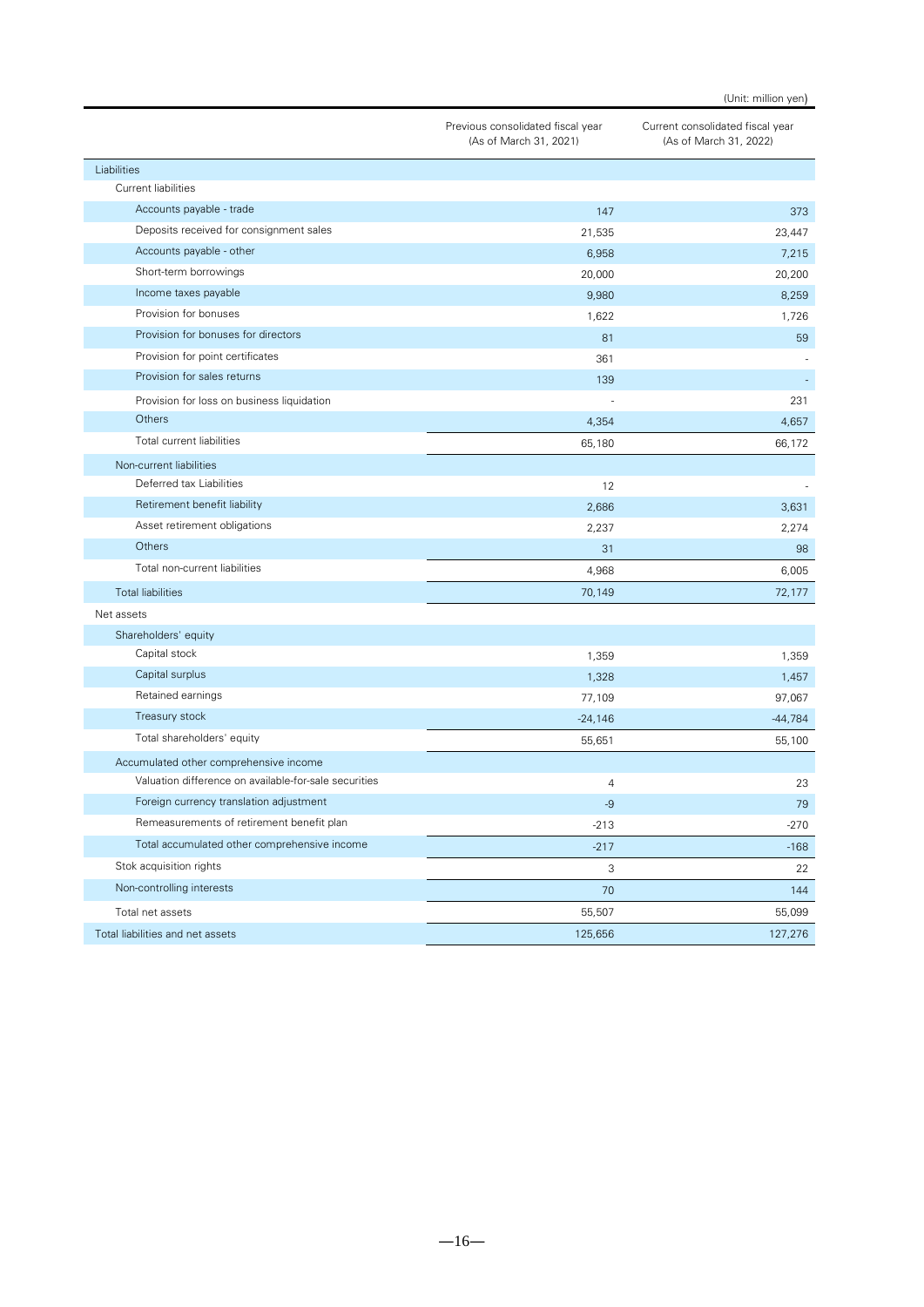## <span id="page-16-0"></span>(2) Consolidated statements of income and consolidated statements of comprehensive income

Consolidated statements of income

|                                                    |                                                                        | (Unit: million yen)                                                   |
|----------------------------------------------------|------------------------------------------------------------------------|-----------------------------------------------------------------------|
|                                                    | Previous consolidated fiscal year<br>(April 1, 2020 to March 31, 2021) | Current consolidated fiscal year<br>(April 1, 2021 to March 31, 2022) |
| Net sales                                          | 147,402                                                                | 166,199                                                               |
| Cost of sales                                      | 7,338                                                                  | 10,026                                                                |
| Gross profit                                       | 140,064                                                                | 156,172                                                               |
| Reversal of provision for sales returns            | 107                                                                    |                                                                       |
| Provision for sales returns                        | 139                                                                    |                                                                       |
| Gross profit-net                                   | 140,033                                                                | 156,172                                                               |
| Selling, general and administrative expenses       |                                                                        |                                                                       |
| Point promotion expenses                           | 2,167                                                                  |                                                                       |
| Outsourcing expenses                               | 7,461                                                                  | 8,673                                                                 |
| Packing and transportation expenses                | 27,578                                                                 | 31,380                                                                |
| Payment collection commission                      | 10,840                                                                 | 10,978                                                                |
| Advertising expenses                               | 5,934                                                                  | 9,876                                                                 |
| Payroll and allowances                             | 15,239                                                                 | 16,398                                                                |
| Provision for bonuses                              | 1,161                                                                  | 1,723                                                                 |
| Provision for bonuses for directors                | 81                                                                     | 59                                                                    |
| Retirement benefit expenses                        | 515                                                                    | 936                                                                   |
| Share-based compensation expenses                  | 47                                                                     | 86                                                                    |
| Depreciation                                       | 2,051                                                                  | 1,977                                                                 |
| Amortization of goodwill                           | 375                                                                    | 404                                                                   |
| Others                                             | 22,434                                                                 | 24,021                                                                |
| Total selling, general and administrative expenses | 95,889                                                                 | 106,516                                                               |
| Operating profit                                   | 44,144                                                                 | 49,656                                                                |
| Non-operating income                               |                                                                        |                                                                       |
| Interest income                                    | 6                                                                      | 11                                                                    |
| Received rent                                      | 263                                                                    | 286                                                                   |
| Foreign exchange gain                              | 23                                                                     | 3                                                                     |
| Operations support fee                             | 9                                                                      | 17                                                                    |
| Income from recycling                              | 36                                                                     | 35                                                                    |
| Subsidy income                                     | 215                                                                    | 46                                                                    |
| Gain on unused points                              | bΖ                                                                     | 43                                                                    |
| Others                                             | 25                                                                     | 27                                                                    |
| Total non-operating income                         | 632                                                                    | 473                                                                   |
| Non-operating expenses                             |                                                                        |                                                                       |
| Interest expenses                                  | 71                                                                     | 74                                                                    |
| Provision for allowance for doubtful accounts      | 33                                                                     | 25                                                                    |
| Rent expense                                       | 251                                                                    | 273                                                                   |
| Commission expenses                                | 10                                                                     | 21                                                                    |
| Foreign exchange losses                            | 22                                                                     | 79                                                                    |
| Loss on investments in partnerships                | 390                                                                    | 474                                                                   |
| Ordinary profit                                    | 44,386                                                                 | 49,655                                                                |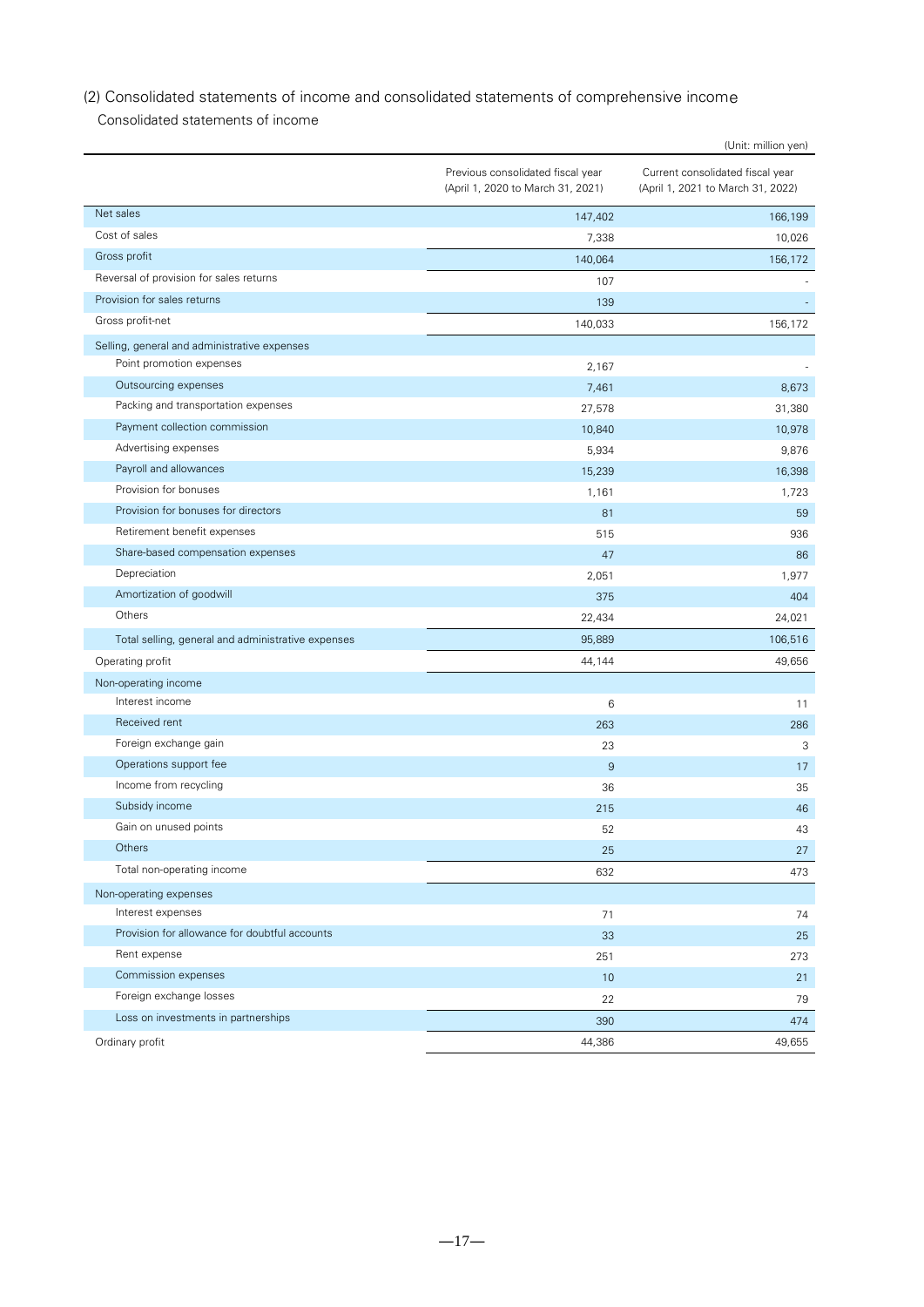|                                                                      | Previous consolidated fiscal year<br>(April 1, 2020 to March 31, 2021) | Current consolidated fiscal year<br>(April 1, 2021 to March 31, 2022) |
|----------------------------------------------------------------------|------------------------------------------------------------------------|-----------------------------------------------------------------------|
| Extraordinary income                                                 |                                                                        |                                                                       |
| Reversal of Provision for foreign currency translation<br>adjustment | 22                                                                     |                                                                       |
| Gain on sales of non-current assets                                  | $\mathbf{0}$                                                           | $\mathbf{0}$                                                          |
| Gain on sales of Investment securities                               | 10                                                                     |                                                                       |
| Total extraordinary income                                           | 33                                                                     | $\overline{0}$                                                        |
| Extraordinary losses                                                 |                                                                        |                                                                       |
| Loss on sales and retirement of non-current assets                   | 554                                                                    | 67                                                                    |
| Impairment loss                                                      |                                                                        | 81                                                                    |
| Loss on valuation of investment securities                           |                                                                        | 218                                                                   |
| Office transfer expenses                                             | 198                                                                    |                                                                       |
| Total extraordinary losses                                           | 753                                                                    | 368                                                                   |
| Profit before income taxes                                           | 43,665                                                                 | 49,286                                                                |
| Income taxes - current                                               | 12,963                                                                 | 14,499                                                                |
| Income taxes - deferred                                              | $-239$                                                                 | 221                                                                   |
| Total income taxes                                                   | 12,724                                                                 | 14,720                                                                |
| Net profit                                                           | 30,941                                                                 | 34,566                                                                |
| Profit attributable to non-controlling interests                     | $\overline{9}$                                                         | 73                                                                    |
| Profit attributable to owners of parent                              | 30,932                                                                 | 34,492                                                                |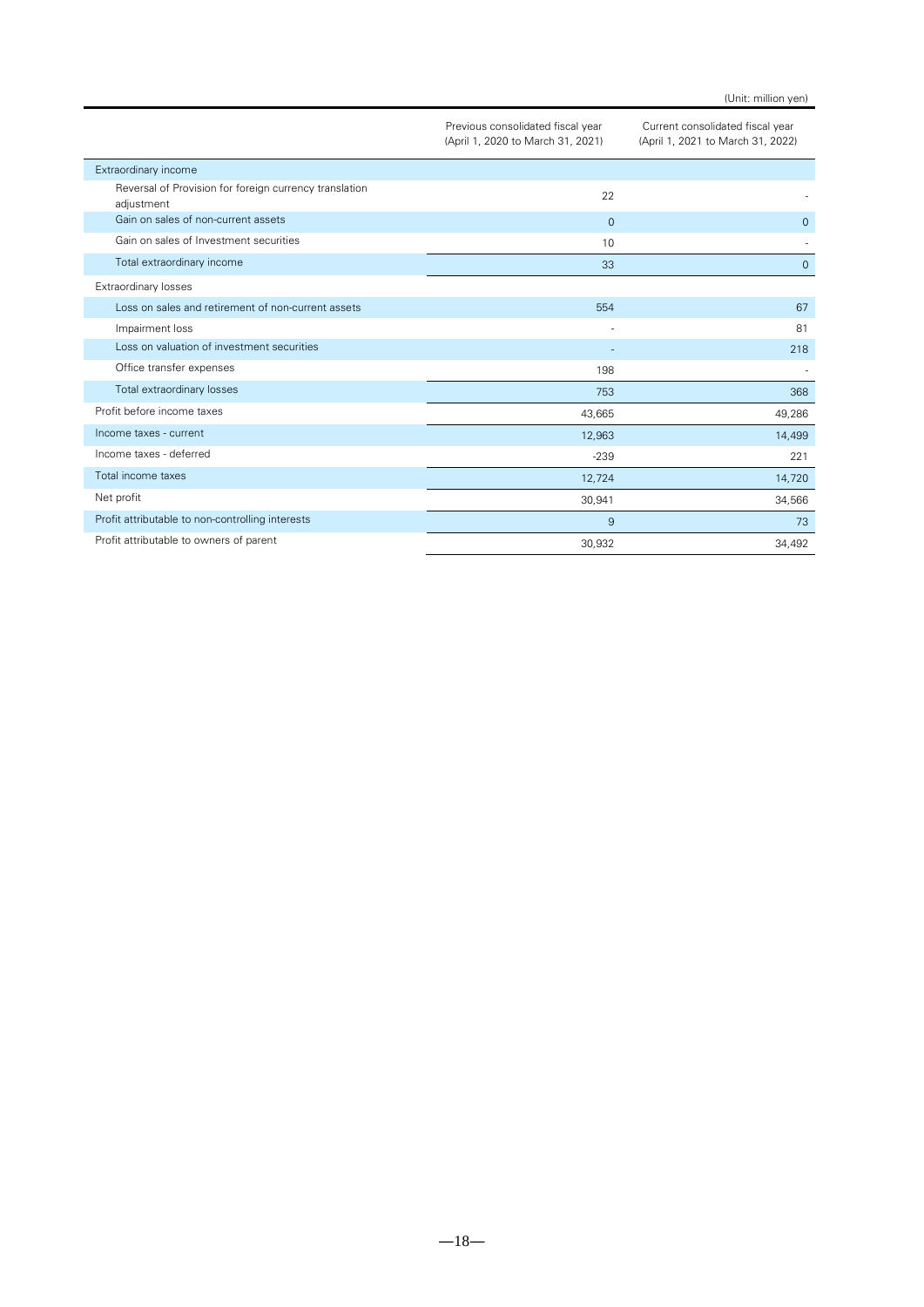### Consolidated statements of comprehensive income

|                                                                |                                                                        | (Unit: million yen)                                                   |
|----------------------------------------------------------------|------------------------------------------------------------------------|-----------------------------------------------------------------------|
|                                                                | Previous consolidated fiscal year<br>(April 1, 2020 to March 31, 2021) | Current consolidated fiscal year<br>(April 1, 2021 to March 31, 2022) |
| Net profit                                                     | 30,941                                                                 | 34,566                                                                |
| Other comprehensive income                                     |                                                                        |                                                                       |
| Valuation difference on available-for-sale securities          | $\overline{4}$                                                         | 18                                                                    |
| Foreign currency translation adjustment                        | 2                                                                      | 88                                                                    |
| Remeasurements of retirement benefit plan                      | $-141$                                                                 | $-57$                                                                 |
| Total other comprehensive income                               | $-134$                                                                 | 49                                                                    |
| Comprehensive income                                           | 30,806                                                                 | 34,615                                                                |
| (Comprehensive income attributable to)                         |                                                                        |                                                                       |
| Comprehensive income attributable to owners of the parent      | 30,797                                                                 | 34,541                                                                |
| Comprehensive income attributable to non-controlling interests | 9                                                                      | 73                                                                    |

 $-19-$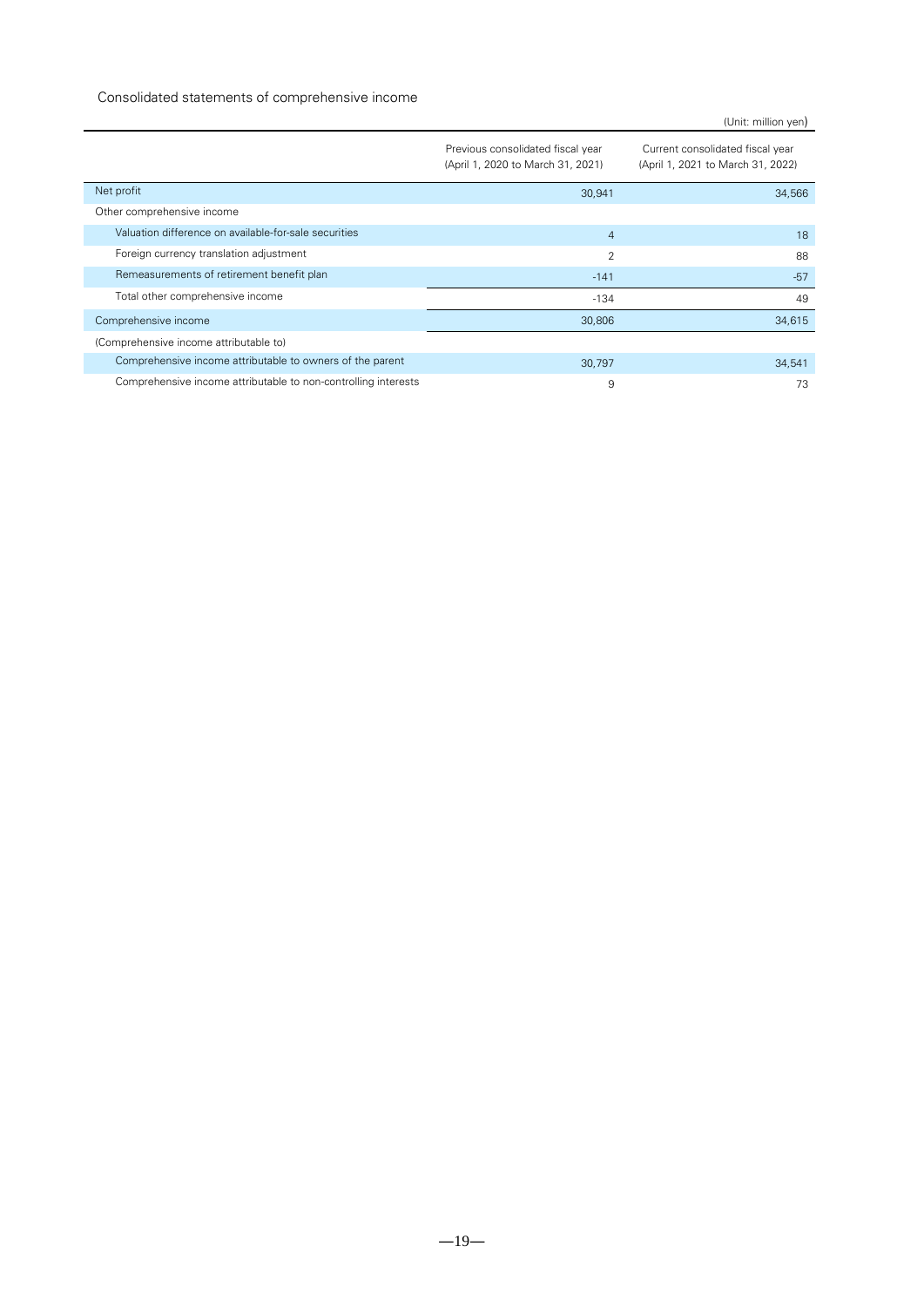## <span id="page-19-0"></span>(3) Consolidated statements of changes in net assets

# Previous consolidated fiscal year (April 1, 2020, to March 31, 2021)

| (Unit: million yen)                                                |               |                      |                      |                |                                  |  |
|--------------------------------------------------------------------|---------------|----------------------|----------------------|----------------|----------------------------------|--|
|                                                                    |               | Shareholders' equity |                      |                |                                  |  |
|                                                                    | Capital Stock | Capital surplus      | Retained<br>earnings | Treasury stock | Total<br>shareholders'<br>equity |  |
| Balance as of March 31,<br>2020                                    | 1,359         | 1,328                | 56,340               | $-24,412$      | 34,616                           |  |
| Changes of items during<br>the current fiscal year                 |               |                      |                      |                |                                  |  |
| Cash dividends                                                     |               |                      | $-10,075$            |                | $-10,075$                        |  |
| Profit attributable to<br>owners of parent                         |               |                      | 30,932               |                | 30,932                           |  |
| Purchase of treasury<br>stock                                      |               |                      |                      |                |                                  |  |
| Transfer from retained<br>earnings to capital<br>surplus           |               | 87                   | $-87$                |                |                                  |  |
| Disposal of treasury<br>stock                                      |               | $-87$                |                      | 266            | 178                              |  |
| Net changes of items<br>other than<br>Shareholders' equity,<br>net |               |                      |                      |                |                                  |  |
| Total changes of items<br>during the current fiscal<br>year        |               |                      | 20,768               | 266            | 21,034                           |  |
| Balance as of March 31,<br>2021                                    | 1,359         | 1,328                | 77,109               | $-24,146$      | 55,651                           |  |

|                                                                    |                                                                | Accumulated other comprehensive income                      |                               |                                                          |                            |                              |                  |
|--------------------------------------------------------------------|----------------------------------------------------------------|-------------------------------------------------------------|-------------------------------|----------------------------------------------------------|----------------------------|------------------------------|------------------|
|                                                                    | Valuation<br>difference on<br>available-for-sale<br>securities | Foreign currency Remeasurement<br>translation<br>adjustment | s of defined<br>benefit plans | Total<br>accumulated<br>other<br>comprehensive<br>income | Stock acquisition<br>right | Non-controlling<br>interests | Total net assets |
| Balance as of March 31,<br>2020                                    | $\mathbf 0$                                                    | $-11$                                                       | $-71$                         | $-83$                                                    | 1                          |                              | 34,534           |
| Changes of items during<br>the current fiscal year                 |                                                                |                                                             |                               |                                                          |                            |                              |                  |
| Cash dividends                                                     |                                                                |                                                             |                               |                                                          |                            |                              | $-10,075$        |
| Profit attributable to<br>owners of parent                         |                                                                |                                                             |                               |                                                          |                            |                              | 30,932           |
| Purchase of treasury<br>stock                                      |                                                                |                                                             |                               |                                                          |                            |                              |                  |
| Transfer from retained<br>earnings to capital<br>surplus           |                                                                |                                                             |                               |                                                          |                            |                              |                  |
| Disposal of treasury<br>stock                                      |                                                                |                                                             |                               |                                                          |                            |                              | 178              |
| Net changes of items<br>other than<br>Shareholders' equity,<br>net | $\overline{4}$                                                 | $\overline{2}$                                              | $-141$                        | $-134$                                                   | 2                          | 70                           | $-61$            |
| Total changes of items<br>during the current fiscal<br>year        | $\overline{4}$                                                 | $\overline{2}$                                              | $-141$                        | $-134$                                                   | $\overline{2}$             | 70                           | 20,973           |
| Balance as of March 31,<br>2021                                    | $\overline{4}$                                                 | $-9$                                                        | $-213$                        | $-217$                                                   | 3                          | 70                           | 55,507           |

 $-20-$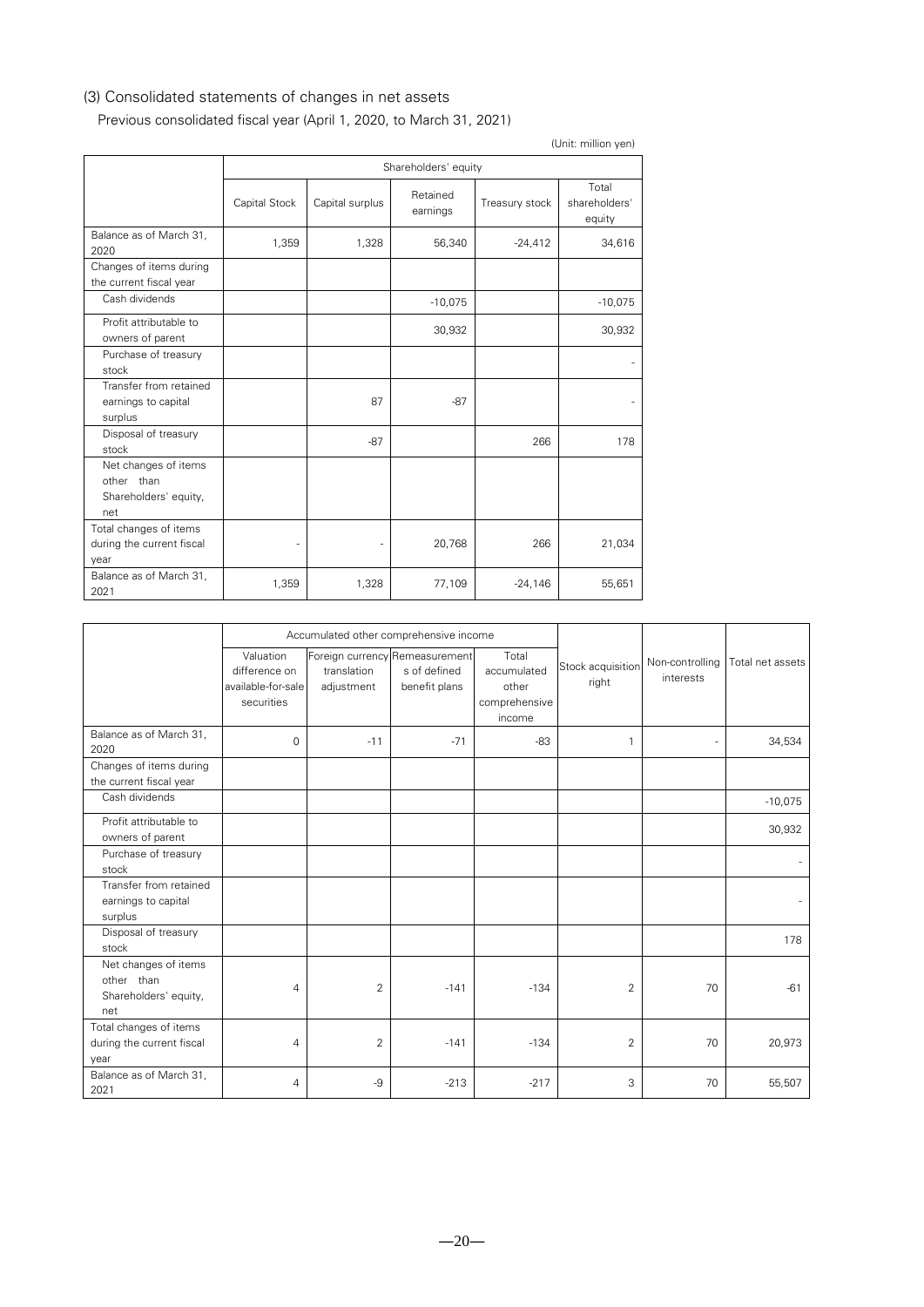| (Unit: million yen)                                                |               |                      |                      |                |                                  |  |  |
|--------------------------------------------------------------------|---------------|----------------------|----------------------|----------------|----------------------------------|--|--|
|                                                                    |               | Shareholders' equity |                      |                |                                  |  |  |
|                                                                    | Capital Stock | Capital surplus      | Retained<br>earnings | Treasury stock | Total<br>shareholders'<br>equity |  |  |
| Balance as of March 31,<br>2021                                    | 1,359         | 1,328                | 77,109               | $-24,146$      | 55,651                           |  |  |
| Changes of items during<br>the current fiscal year                 |               |                      |                      |                |                                  |  |  |
| Cash dividends                                                     |               |                      | $-14,533$            |                | $-14,533$                        |  |  |
| Profit attributable to<br>owners of parent                         |               |                      | 34,492               |                | 34,492                           |  |  |
| Purchase of treasury<br>stock                                      |               |                      |                      | $-31,997$      | $-31,997$                        |  |  |
| Transfer from retained<br>earnings to capital<br>surplus           |               |                      |                      |                |                                  |  |  |
| Disposal of treasury<br>stock                                      |               | 129                  |                      | 11,359         | 11,489                           |  |  |
| Net changes of items<br>other than<br>Shareholders' equity,<br>net |               |                      |                      |                |                                  |  |  |
| Total changes of items<br>during the current fiscal<br>year        |               | 129                  | 19,958               | $-20,638$      | $-550$                           |  |  |
| Balance as of March 31,<br>2022                                    | 1,359         | 1,457                | 97,067               | $-44,784$      | 55,100                           |  |  |

## Current consolidated fiscal year (from April 1, 2021 to March 31, 2022)

|                                                                    | Accumulated other comprehensive income                         |                           |                                                                 |                                                          |                            |                              |                  |
|--------------------------------------------------------------------|----------------------------------------------------------------|---------------------------|-----------------------------------------------------------------|----------------------------------------------------------|----------------------------|------------------------------|------------------|
|                                                                    | Valuation<br>difference on<br>available-for-sale<br>securities | translation<br>adjustment | Foreign currency Remeasurement<br>s of defined<br>benefit plans | Total<br>accumulated<br>other<br>comprehensive<br>income | Stock acquisition<br>right | Non-controlling<br>interests | Total net assets |
| Balance as of March 31,<br>2021                                    | $\overline{4}$                                                 | $-9$                      | $-213$                                                          | $-217$                                                   | 3                          | 70                           | 55,507           |
| Changes of items during<br>the current fiscal year                 |                                                                |                           |                                                                 |                                                          |                            |                              |                  |
| Cash dividends                                                     |                                                                |                           |                                                                 |                                                          |                            |                              | $-14,533$        |
| Profit attributable to<br>owners of parent                         |                                                                |                           |                                                                 |                                                          |                            |                              | 34,492           |
| Purchase of treasury<br>stock                                      |                                                                |                           |                                                                 |                                                          |                            |                              | $-31,997$        |
| Transfer from retained<br>earnings to capital<br>surplus           |                                                                |                           |                                                                 |                                                          |                            |                              |                  |
| Disposal of treasury<br>stock                                      |                                                                |                           |                                                                 |                                                          |                            |                              | 11,489           |
| Net changes of items<br>other than<br>Shareholders' equity,<br>net | 18                                                             | 88                        | $-57$                                                           | 49                                                       | 18                         | 73                           | 141              |
| Total changes of items<br>during the current fiscal<br>year        | 18                                                             | 88                        | $-57$                                                           | 49                                                       | 18                         | 73                           | $-408$           |
| Balance as of March 31,<br>2022                                    | 23                                                             | 79                        | $-270$                                                          | $-168$                                                   | 22                         | 144                          | 55,099           |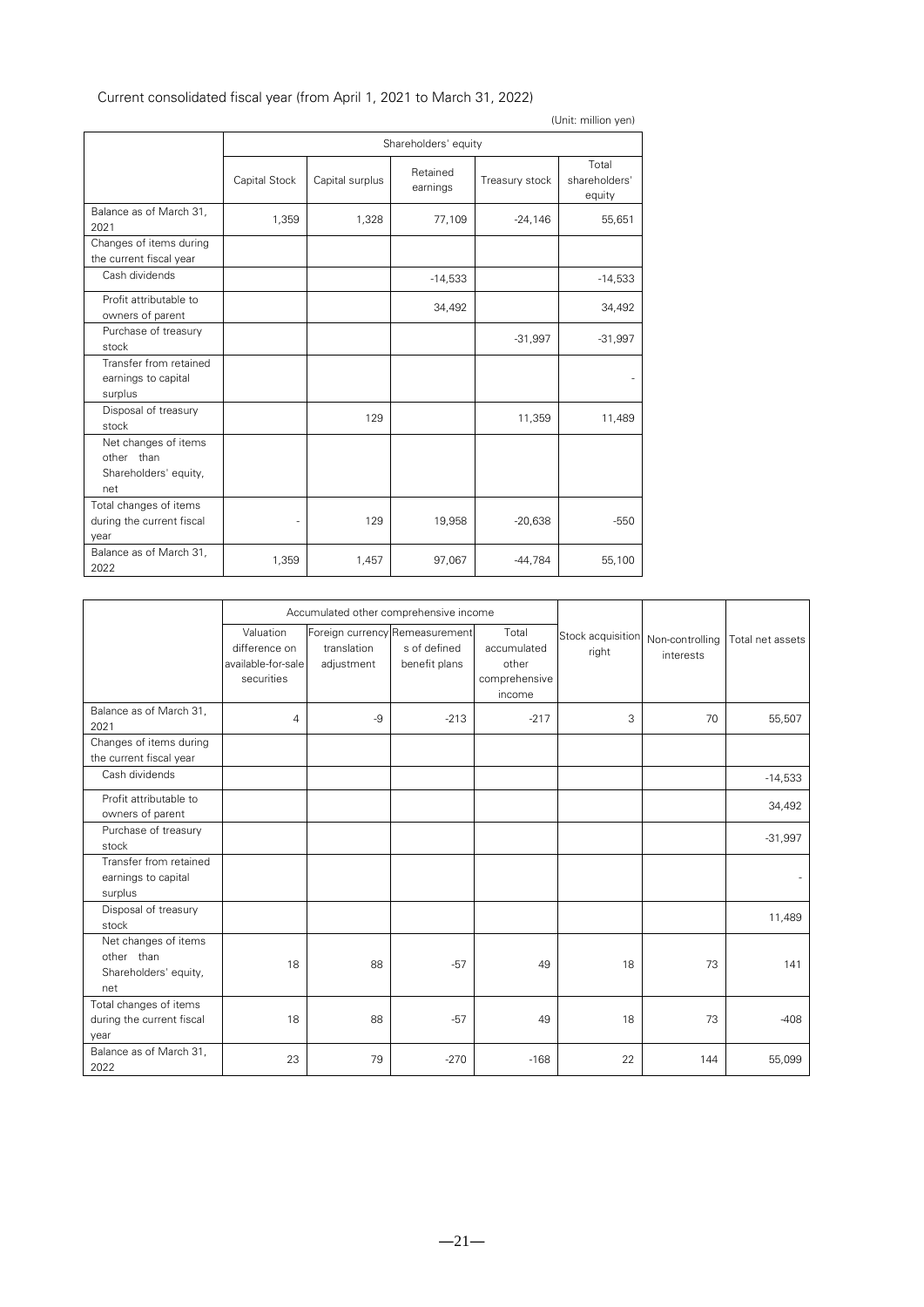## <span id="page-21-0"></span>(4) Consolidated statements of cash flows

|                                                                      | Previous consolidated fiscal year<br>(April 1, 2020 to March 31, 2021) | Current consolidated fiscal year<br>(April 1, 2021 to March 31, 2022) |
|----------------------------------------------------------------------|------------------------------------------------------------------------|-----------------------------------------------------------------------|
| Cash flows from operating activities                                 |                                                                        |                                                                       |
| Profit before income taxes                                           | 43,665                                                                 | 49,286                                                                |
| Depreciation                                                         | 2,051                                                                  | 1,977                                                                 |
| Amortization of goodwill                                             | 375                                                                    | 404                                                                   |
| Share-based compensation expenses                                    | 47                                                                     | 86                                                                    |
| Loss on business reorganization                                      |                                                                        | 218                                                                   |
| Impairment loss                                                      |                                                                        | 81                                                                    |
| Reversal of Provision for foreign currency translation<br>adjustment | $-22$                                                                  |                                                                       |
| Office transfer expenses                                             | 198                                                                    |                                                                       |
| Provision for allowance for doubtful accounts                        | 33                                                                     | 25                                                                    |
| Loss (gain) on investments in partnership                            | 22                                                                     | 79                                                                    |
| Loss (gain) on sales of Investment securities (- is gain)            | $-10$                                                                  |                                                                       |
| Loss (gain) on asset retirement obligation                           | 554                                                                    | 67                                                                    |
| Increase (decrease) in provision for bonuses                         | 1,161                                                                  | 100                                                                   |
| Increase (decrease) in provision for bonuses for directors           | 81                                                                     | $-21$                                                                 |
| Increase (decrease) in provision for point certificates              | $-1,025$                                                               | $-361$                                                                |
| Increase (decrease) in provision for sales returns                   | 31                                                                     | $-139$                                                                |
| Increase (decrease) in retirement benefit liability                  | 477                                                                    | 862                                                                   |
| Interest and dividends income                                        | $-6$                                                                   | $-11$                                                                 |
| Interest expenses                                                    | 71                                                                     | 74                                                                    |
| Commissions expenses                                                 | 10                                                                     | 21                                                                    |
| Foreign exchange losses (gains)                                      | $-35$                                                                  | $-25$                                                                 |
| Decrease (increase) in accounts receivable-trade                     | $-1,223$                                                               | 2,172                                                                 |
| Decrease (increase) in inventories                                   | $-38$                                                                  | $-215$                                                                |
| Increase (decrease) in prepaid expenses                              | $-62$                                                                  | $-533$                                                                |
| Increase (decrease) in accounts payable-trade                        | 75                                                                     | 226                                                                   |
| Increase (decrease) in deposits received for consignment sales       | 2,536                                                                  | 1,911                                                                 |
| Increase (decrease) in accounts payable-other                        | 1,425                                                                  | 133                                                                   |
| Increase (decrease) in accrued expenses (-)                          | 248                                                                    | 17                                                                    |
| Increase (decrease) in accrued consumption taxes                     | 737                                                                    | -376                                                                  |
| Others                                                               | 455                                                                    | 481                                                                   |
| Subtotal                                                             | 51,838                                                                 | 56,545                                                                |
| Interest and dividends income received                               | $\overline{5}$                                                         | 10                                                                    |
| Interest expenses paid                                               | $-66$                                                                  | $-74$                                                                 |
| Income taxes paid                                                    | $-6,986$                                                               | $-16,585$                                                             |
| Net cash provided by (used in) operating activities                  | 44,790                                                                 | 39,895                                                                |

(Unit: million yen)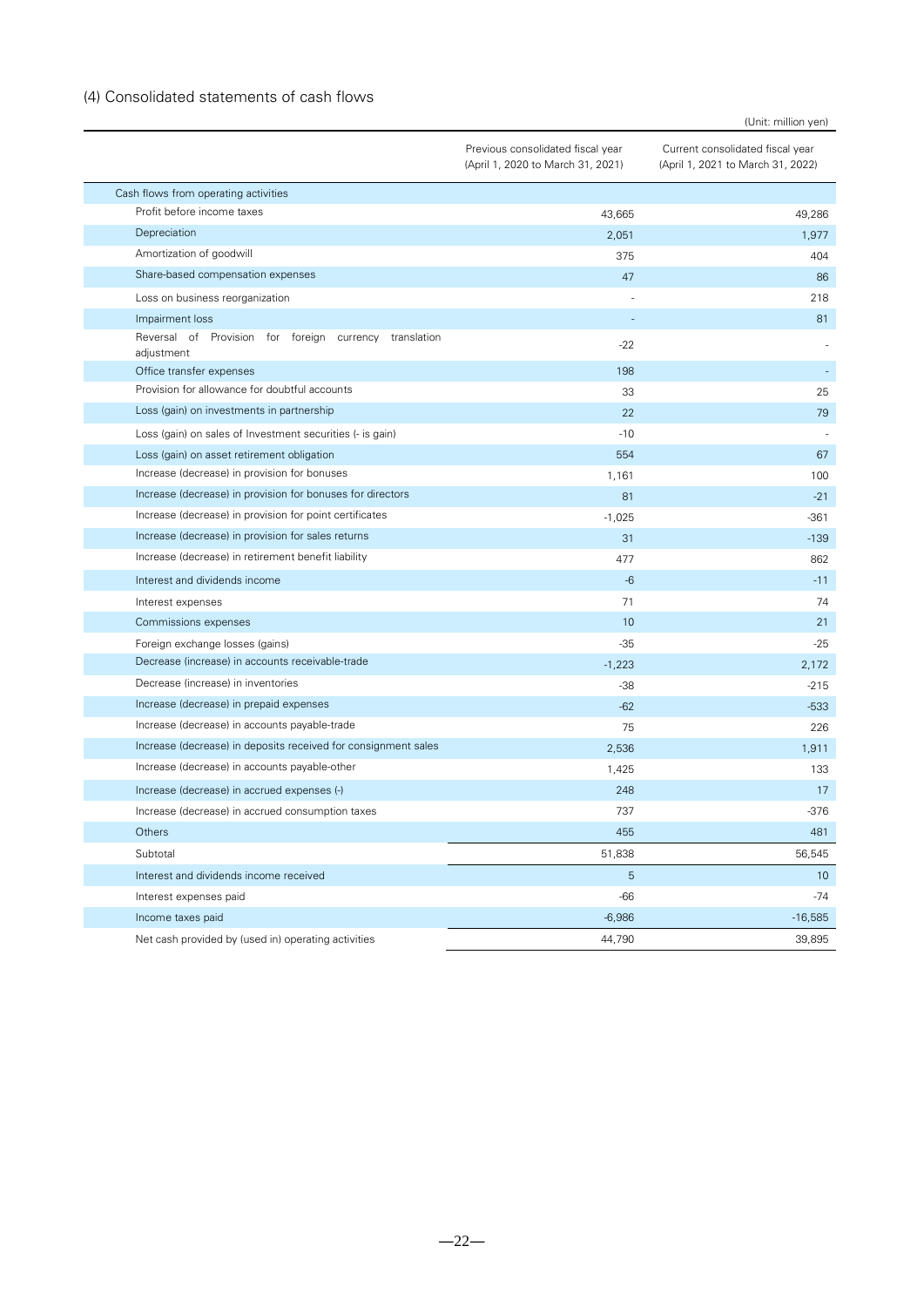(Unit: million yen)

|                                                                                     | Previous consolidated fiscal year<br>(April 1, 2020 to March 31, 2021) | Current consolidated fiscal year<br>(April 1, 2021 to March 31, 2022) |
|-------------------------------------------------------------------------------------|------------------------------------------------------------------------|-----------------------------------------------------------------------|
| Cash flow from investing activities                                                 |                                                                        |                                                                       |
| Purchase of property, plant and equipment                                           | $-3,224$                                                               | $-1,222$                                                              |
| Purchase of intangible assets                                                       | $-128$                                                                 | $-114$                                                                |
| Proceeds from sales of property, plant and equipment                                | $\mathbf{1}$                                                           | 0                                                                     |
| Proceeds from Sale of Intangible Fixed Assets                                       |                                                                        | $\overline{4}$                                                        |
| Payments for leasehold and guarantee deposits                                       | $-648$                                                                 | $-26$                                                                 |
| Proceeds from collection of lease and quarantee deposits                            | 618                                                                    | 473                                                                   |
| Purchase of investment securities                                                   | $-159$                                                                 | $-362$                                                                |
| Proceeds from sales of investment securities                                        | 10                                                                     |                                                                       |
| Payments for investments in capital of subsidiaries and<br>associates               | $-22$                                                                  | $-29$                                                                 |
| Payment for establishment of subsidiary                                             | $-639$                                                                 |                                                                       |
| Payments of loans receivable                                                        | $-2$                                                                   | $-2$                                                                  |
| Collection of loans receivable                                                      | $\overline{4}$                                                         | 5                                                                     |
| Others                                                                              | -458                                                                   | -8                                                                    |
| Net cash provided by (used in) investing activities                                 | $-4,648$                                                               | $-1,283$                                                              |
| Cash flow from financing activities                                                 |                                                                        |                                                                       |
| Increase in short-term loans payable                                                | 17,500                                                                 | 300                                                                   |
| Decrease in short-term loans payable                                                | $-19,530$                                                              | $-100$                                                                |
| Proceeds from long-term debt                                                        |                                                                        | 100                                                                   |
| Repayments of long-term loans payable                                               | $-2$                                                                   | $-13$                                                                 |
| Commission expenses paid                                                            | $-10$                                                                  | $-22$                                                                 |
| Purchase of treasury stock                                                          | -0                                                                     | $-31,997$                                                             |
| Cash dividends paid                                                                 | $-10,073$                                                              | $-14,531$                                                             |
| Proceeds from issuance of stock acquisition rights                                  |                                                                        | 31                                                                    |
| Proceeds from disposal of treasury stock by exercise of stock<br>acquisition rights |                                                                        | 11,411                                                                |
| Net cash provided by (used in) financing activities                                 | $-12,117$                                                              | $-34,823$                                                             |
| Effect of exchange rate change on cash and cash equivalents                         | 20                                                                     | 83                                                                    |
| Net increase (decrease) in cash and cash equivalents                                | 28,045                                                                 | 3,872                                                                 |
| Cash and cash equivalents at beginning of period                                    | 33,602                                                                 | 61,648                                                                |
| Cash and cash equivalents at end of term                                            | 61,648                                                                 | 65,520                                                                |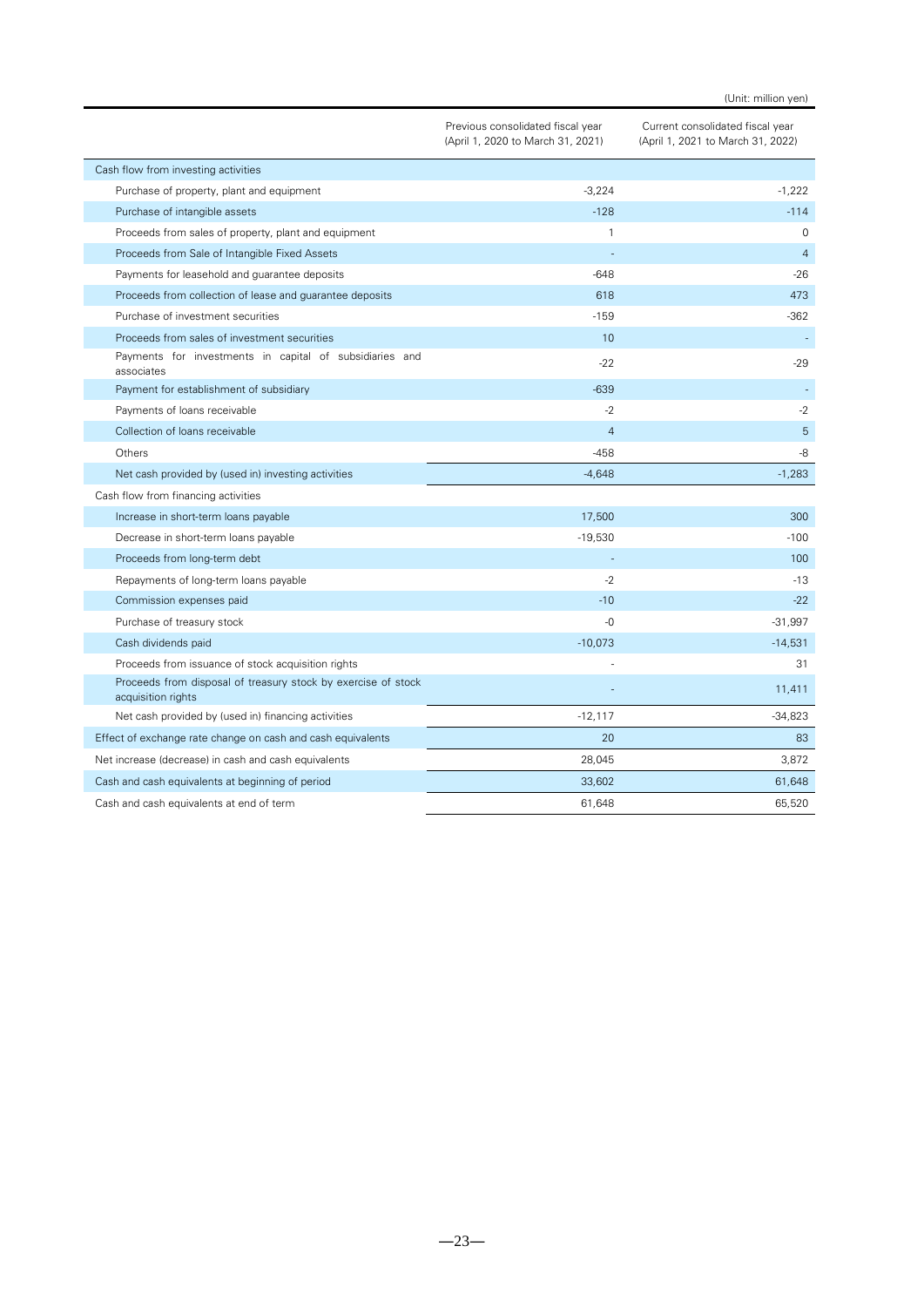<span id="page-23-1"></span><span id="page-23-0"></span>(5) Notes on consolidated financial statements (Notes on the Going Concern Assumption) Not applicable.

#### <span id="page-23-2"></span>(Changes in Accounting Policies)

(Adoption of Accounting Standard for Revenue Recognition)

The New Accounting Standard is adopted from the beginning of the current consolidated fiscal year, and it recognizes revenue when (or as) it satisfies a performance obligation by transferring promised goods or services (i.e., a goods) to a customer. Goods are transferred when (or as) the customer obtains control of the goods. It recognizes revenue as the amount expected to be received upon exchange of goods or services.

As a result, regarding ZOZO points issued on users' purchases at our eCommerce website "ZOZOTOWN", the allowance method was previously adopted for the expenses which was assumed to be exchanged to points in the future and recorded as Point promotion expenses, or Provisions for point certificates. However, if such points provide significant rights to customers, these are identified as performance obligations (contract liabilities) and the recognition of revenue is deferred. Regarding coupon points that are borne by the company, such as sales promotion points for acquiring new customers, the amount equivalent to the points allocated for purchasing merchandise is reduced from the transaction prices, in accordance with the provision of consideration paid to customers stipulated in the New Accounting Standard etc. In addition, for sales with return rights, provision for sales returns was recorded based on the amount which is equivalent to gross profit. However, for merchandise or products that are assumed to be returned, revenue is not recognized at the time of sales in accordance with the provisions for variable consideration, and refund liabilities is recognized based on the amount of consideration received or merchandise or products received.

With respect to the implementation of the New accounting Standard, in accordance with the transitional treatment stipulated in the provisions of paragraph 84 of the New Accounting Standard, the cumulative effect of retrospective implementation of the new accounting policy prior to the beginning of current fiscal year is added to or deducted from retained earnings at the beginning of the current consolidated fiscal year and the new accounting policy is applied at the same timing. However, the new accounting policy has not been applied retrospectively to contracts for which almost all revenue amounts were recognized in accordance with the previous treatment prior to the beginning of the current fiscal year, in accordance with the method prescribed in paragraph 86 of the New Accounting Standard.

Consequently, compared to the previous accounting treatment, in the consolidated balance sheets, current assets increased by 20 million yen and current liabilities increased by 20 million yen. The current consolidated fiscal year's net sales decreased by 3,934 million yen, cost of sales increased by 839 million yen, and selling, general and administrative expenses decreased by 4,705 million yen. Meanwhile, the impact on the consolidated cashflow statements for the current fiscal year is minimal and there is no impact on income before income taxes.

#### (Application of accounting standard for calculation of fair value)

The Accounting Standard for Calculation of Fair Value (ASBJ Statement No. 30, July 4, 2019, hereinafter referred to as the "Accounting Standard for Calculation of Fair Value") and other standards have been applied from the beginning of current fiscal year, and in accordance with the transitional treatment set forth in paragraph 19 of the Accounting Standard for Calculation of Fair Value and paragraph 44-2 of the Accounting Standard for Financial Merchandise (ASBJ Statement No. 10, July 4, 2019), the new accounting policy stipulated by the Accounting Standard for Calculation of Fair Value will be applied in the future. There was no impact on the consolidated financial statements.

<span id="page-23-3"></span>(Segment information, etc.)

[Segment Information]

Previous consolidated fiscal year (From April 1, 2020 to March 31, 2021)

The company group operates in a single segment of eCommerce business, so descriptions are omitted.

Current consolidated fiscal year (From April 1, 2021 to March 31, 2022)

The company group operates in a single segment of eCommerce business, so descriptions are omitted.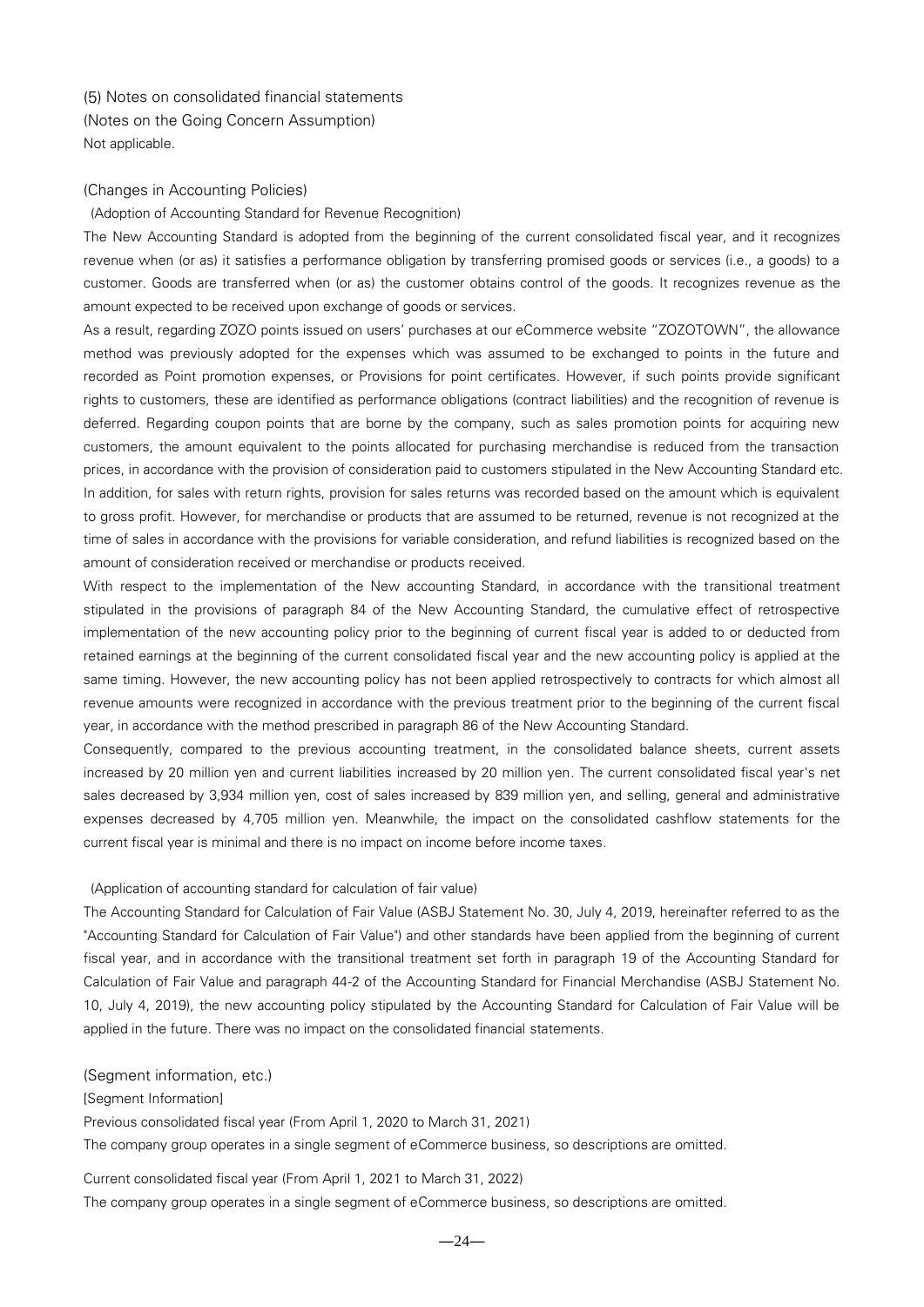## <span id="page-24-0"></span>(Per share information)

| Item                         | Previous consolidated fiscal year<br>(April 1, 2020 to March 31, 2021) | Current consolidated fiscal year<br>(April 1, 2021 to March 31, 2022) |
|------------------------------|------------------------------------------------------------------------|-----------------------------------------------------------------------|
| Net assets per share         | 181.53 yen                                                             | 183.23 yen                                                            |
| Net profit per share         | 101.30 yen                                                             | 115.02 yen                                                            |
| Diluted net profit per share |                                                                        | 115.01 yen                                                            |

(NOTE)

1. Fully diluted net profit per share for the previous fiscal year is not presented because there were no dilutive potential shares.

2. The basis for computation of net assets per share is as follows.

| Item                                                                                                                                                                                        | Previous consolidated fiscal year<br>(April 1, 2020<br>To March 31, 2021)                                                                                                                                                                                                                                                                                                                       | Current consolidated fiscal year<br>(April 1, 2021<br>To March 31, 2022)                                                                                                                                                                                                                                                                                    |
|---------------------------------------------------------------------------------------------------------------------------------------------------------------------------------------------|-------------------------------------------------------------------------------------------------------------------------------------------------------------------------------------------------------------------------------------------------------------------------------------------------------------------------------------------------------------------------------------------------|-------------------------------------------------------------------------------------------------------------------------------------------------------------------------------------------------------------------------------------------------------------------------------------------------------------------------------------------------------------|
| (1) Net profit per share                                                                                                                                                                    | 101.30yen                                                                                                                                                                                                                                                                                                                                                                                       | 115.02yen                                                                                                                                                                                                                                                                                                                                                   |
| (Basis of calculation)                                                                                                                                                                      |                                                                                                                                                                                                                                                                                                                                                                                                 |                                                                                                                                                                                                                                                                                                                                                             |
| Profit attributable to owners of parent (million yen)                                                                                                                                       | 30,932                                                                                                                                                                                                                                                                                                                                                                                          | 34,492                                                                                                                                                                                                                                                                                                                                                      |
| Amount not allocated to common shareholders (million<br>yen)                                                                                                                                |                                                                                                                                                                                                                                                                                                                                                                                                 |                                                                                                                                                                                                                                                                                                                                                             |
| Profit attributable to owners of parent (million yen)<br>related to common stock                                                                                                            | 30,932                                                                                                                                                                                                                                                                                                                                                                                          | 34,492                                                                                                                                                                                                                                                                                                                                                      |
| Average number of shares of common stock outstanding<br>during the fiscal year (shares)                                                                                                     | 305,343,395                                                                                                                                                                                                                                                                                                                                                                                     | 299,891,989                                                                                                                                                                                                                                                                                                                                                 |
| (2) Diluted net profit per share                                                                                                                                                            |                                                                                                                                                                                                                                                                                                                                                                                                 | 115.01 yen                                                                                                                                                                                                                                                                                                                                                  |
| (Basis of calculation)                                                                                                                                                                      |                                                                                                                                                                                                                                                                                                                                                                                                 |                                                                                                                                                                                                                                                                                                                                                             |
| Adjustment of profit attributable to owners of parent<br>(million yen                                                                                                                       |                                                                                                                                                                                                                                                                                                                                                                                                 |                                                                                                                                                                                                                                                                                                                                                             |
| Increase in common stock (shares)                                                                                                                                                           |                                                                                                                                                                                                                                                                                                                                                                                                 | 10,885                                                                                                                                                                                                                                                                                                                                                      |
| Summary of potential shares not included in the calculation<br>of fully diluted net profit per share due to lack of dilutive<br>potential with significant changes from the previous fiscal | Stock acquisition rights by resolution of the<br>Board of Directors on June 26, 2018<br>On July 20, 2020, the shares were<br>extinguished due to the waiver of rights of<br>the persons eligible for allocation.<br>Stock acquisition rights by resolution of the<br>Board of Directors on June 25, 2019<br>4 <sup>th</sup> stock acquisition<br>995 units<br>rights<br>(Ordinary stock 99,500) | Stock acquisition rights by resolution of the<br>Board of Directors on June 25, 2019<br>The 4th stock acquisition rights have<br>expired due to the non-vesting of the right.<br>5 <sup>th</sup> stock acquisition<br>498 units<br>rights<br>(Ordinary stock 49,800)<br>6 <sup>th</sup> stock acquisition<br>332 units<br>rights<br>(Ordinary stock 33,200) |
| year end                                                                                                                                                                                    | 5 <sup>th</sup> stock acquisition<br>597 units<br>rights<br>(Ordinary stock 59,700)<br>6 <sup>th</sup> stock acquisition<br>398 units<br>rights<br>(Ordinary stock 39,800)<br>Stock acquisition rights by resolution of the<br>Board of Directors on October 18, 2019                                                                                                                           | Stock acquisition rights by resolution of the<br>Board of Directors on October 18, 2019<br>The 7th stock acquisition rights have<br>expired due to the non-vesting of the right.<br>8 <sup>th</sup> stock acquisition<br>1,500 units<br>rights<br>(Ordinary stock 150,000)                                                                                  |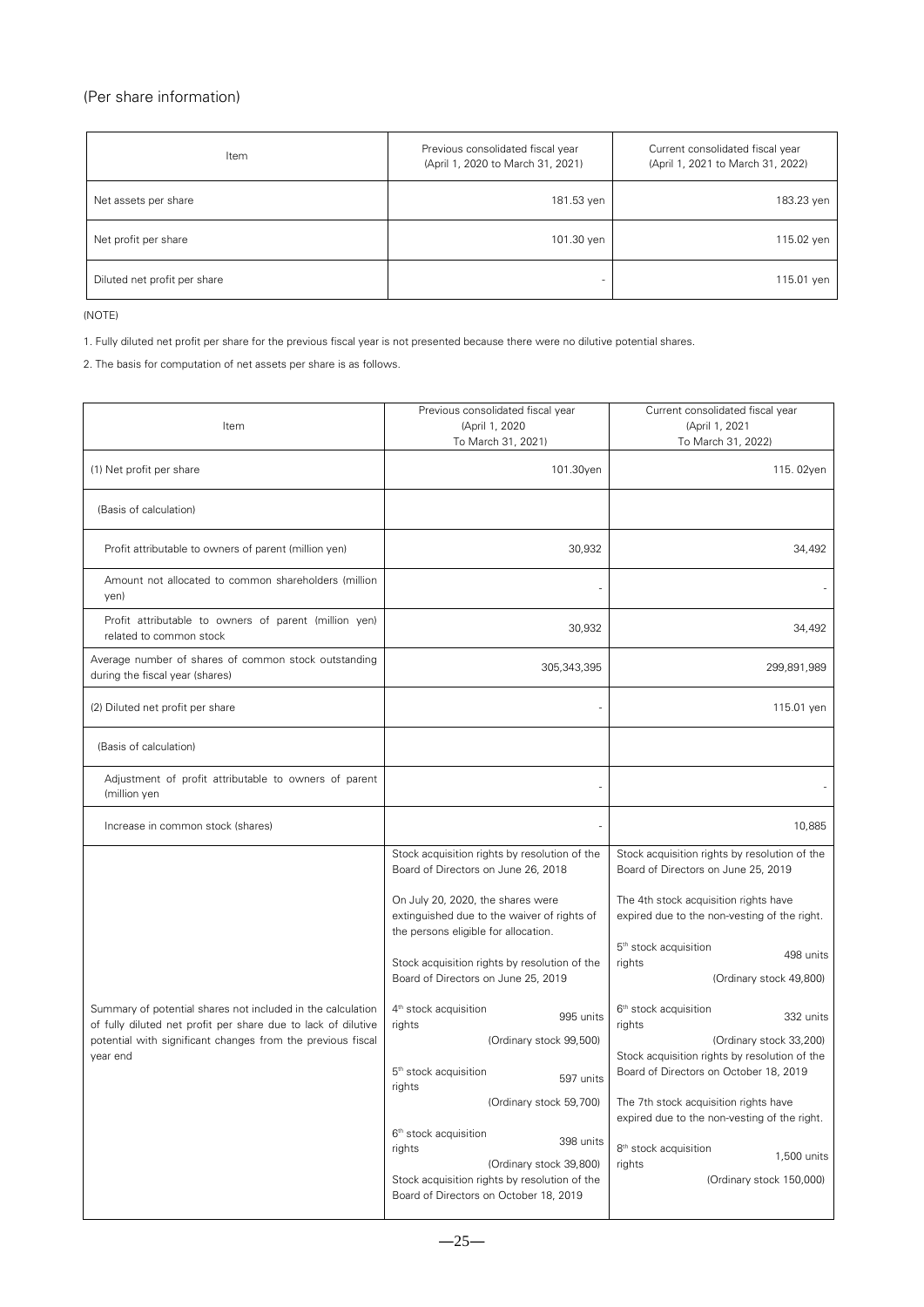| 7 <sup>th</sup> stock acquisition<br>rights | 2,500 units                             | 9 <sup>th</sup> stock acquisition<br>,000 units<br>rights |
|---------------------------------------------|-----------------------------------------|-----------------------------------------------------------|
|                                             | (Ordinary stock 250,000)                | (Ordinary stock 100,000)                                  |
| 8 <sup>th</sup> stock acquisition<br>rights | 1,500 units<br>(Ordinary stock 150,000) |                                                           |
| 9 <sup>th</sup> stock acquisition<br>rights | 1,000 units<br>(Ordinary stock 100,000) |                                                           |
|                                             |                                         |                                                           |

(NOTE) Fully diluted net profit per share for the previous fiscal year is not presented because there were no dilutive potential shares.